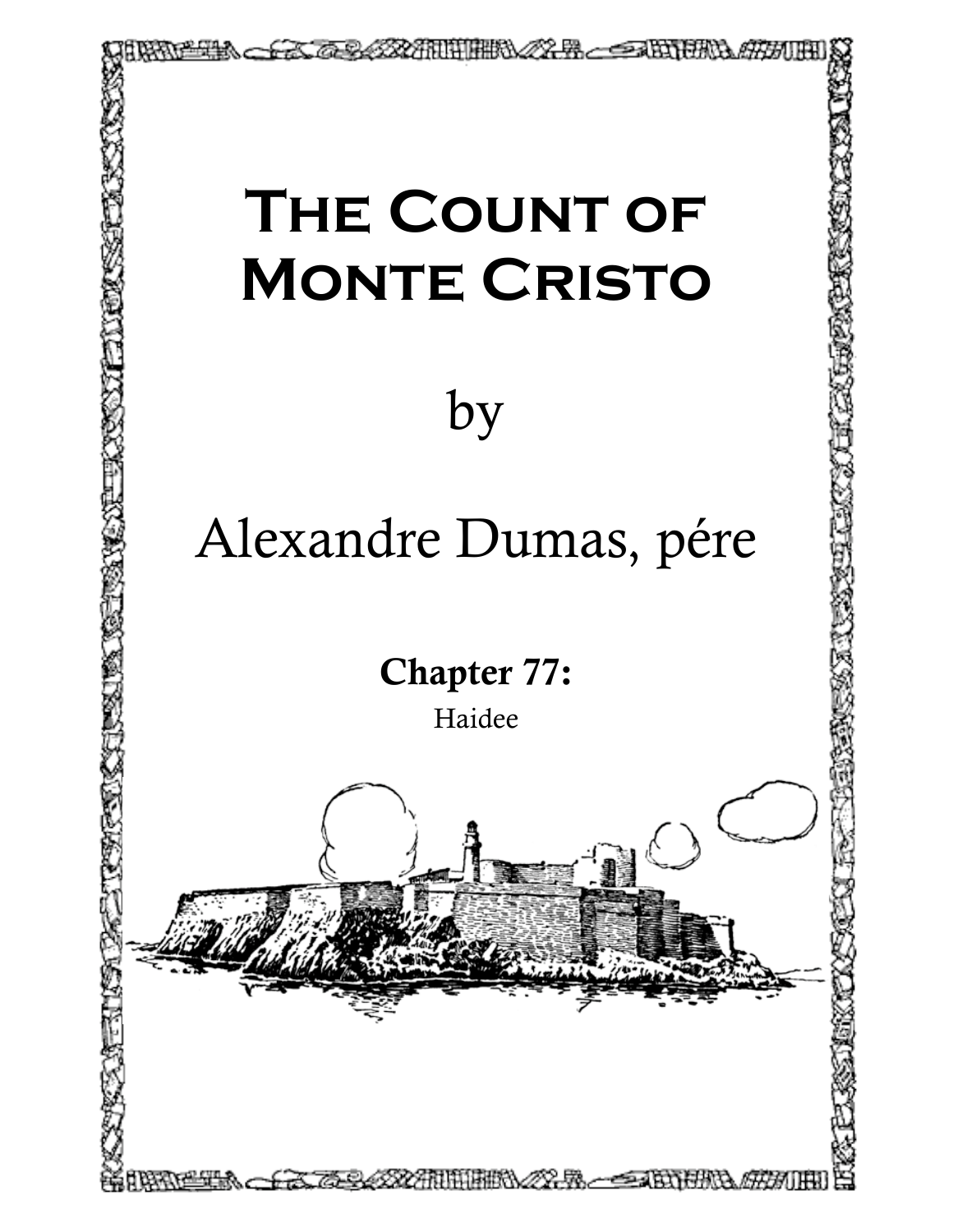Scarcely had the count's horses cleared the angle of the boulevard, than Albert, turning towards the count, burst into a loud fit of laughter—much too loud in fact not to give the idea of its being rather forced and unnatural. "Well," said he, "I will ask you the same question which Charles IX. put to Catherine de Medicis, after the massacre of Saint Bartholomew, 'How have I played my little part?'"

"To what do you allude?" asked Monte Cristo.

"To the installation of my rival at M. Danglars'."

"What rival?"

"Ma foi, what rival? Why, your protege, M. Andrea Cavalcanti!"

"Ah, no joking, viscount, if you please; I do not patronize M. Andrea at least, not as concerns M. Danglars."

"And you would be to blame for not assisting him, if the young man really needed your help in that quarter, but, happily for me, he can dispense with it."

"What, do you think he is paying his addresses?"

"I am certain of it; his languishing looks and modulated tones when addressing Mademoiselle Danglars fully proclaim his intentions. He aspires to the hand of the proud Eugenie."

"What does that signify, so long as they favor your suit?"

"But it is not the case, my dear count: on the contrary. I am repulsed on all sides."

"What!"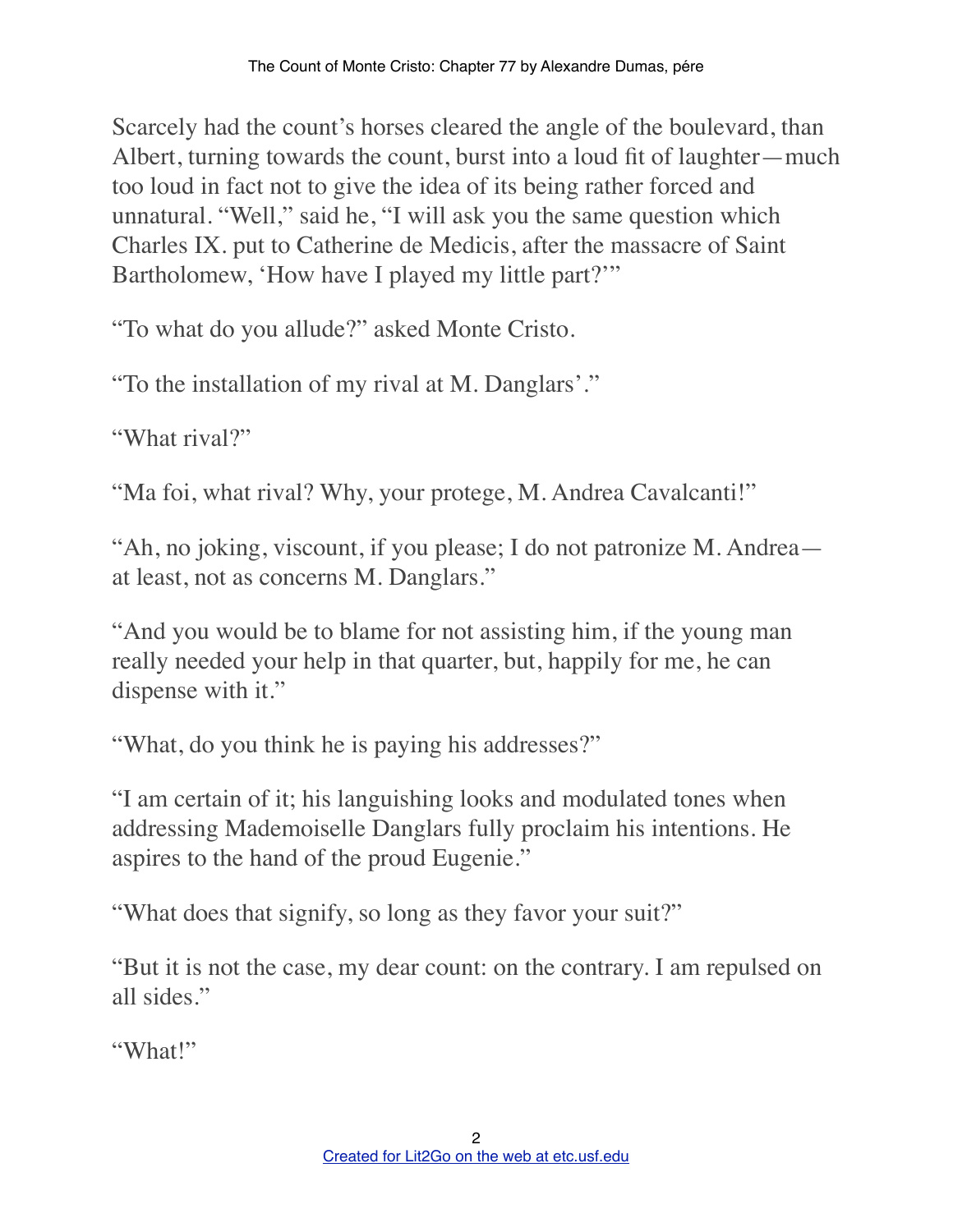"It is so indeed; Mademoiselle Eugenie scarcely answers me, and Mademoiselle d'Armilly, her confidant, does not speak to me at all."

"But the father has the greatest regard possible for you," said Monte Cristo.

"He? Oh, no, he has plunged a thousand daggers into my heart, tragedy– weapons, I own, which instead of wounding sheathe their points in their own handles, but daggers which he nevertheless believed to be real and deadly."

"Jealousy indicates affection."

"True; but I am not jealous."

"He is."

```
"Of whom?—of Debray?"
```
"No, of you."

"Of me? I will engage to say that before a week is past the door will be closed against me."

"You are mistaken, my dear viscount."

"Prove it to me."

"Do you wish me to do so?"

"Yes."

"Well, I am charged with the commission of endeavoring to induce the Comte de Morcerf to make some definite arrangement with the baron."

"By whom are you charged?"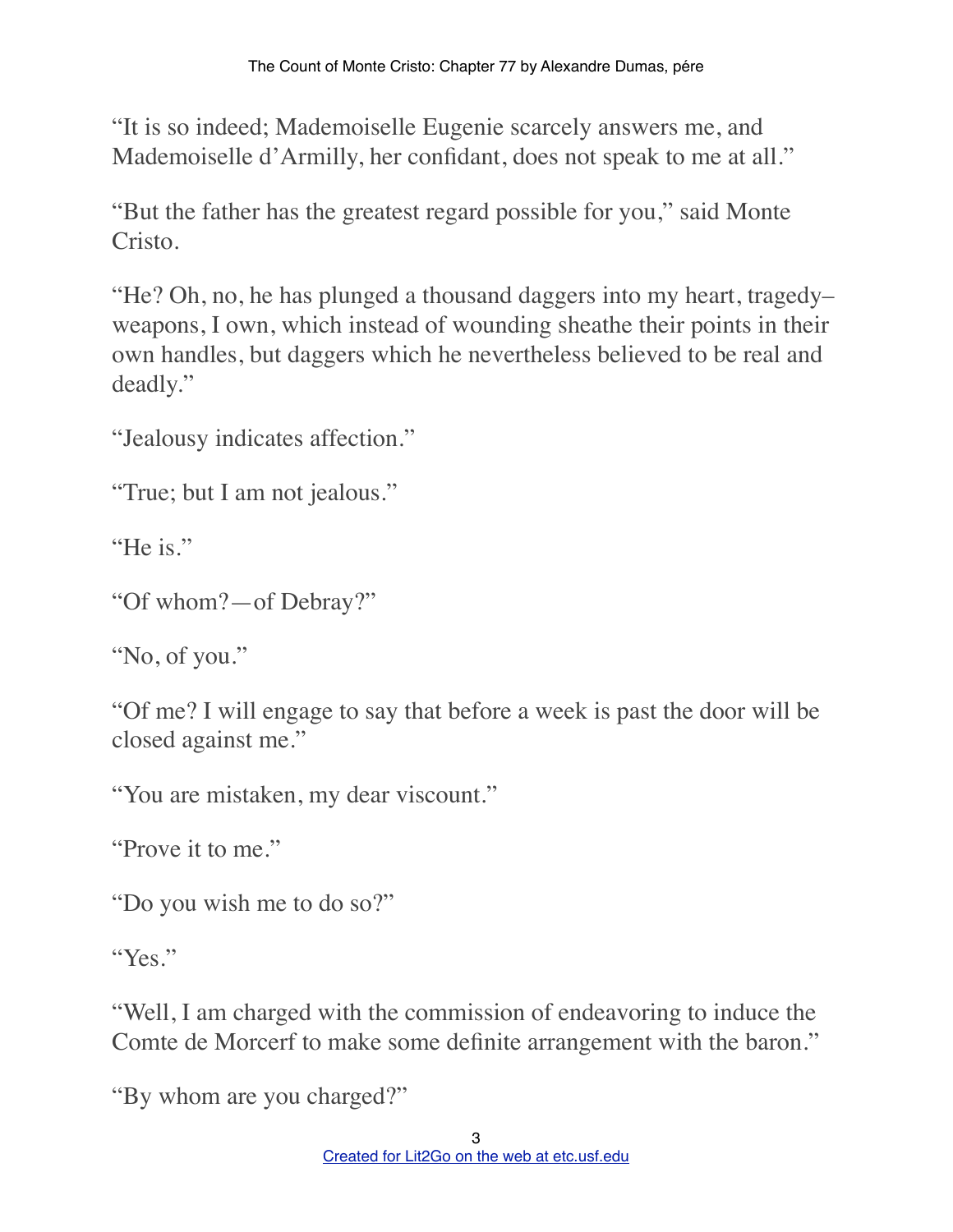"By the baron himself."

"Oh," said Albert with all the cajolery of which he was capable. "You surely will not do that, my dear count?"

"Certainly I shall, Albert, as I have promised to do it."

"Well," said Albert, with a sigh, "it seems you are determined to marry me."

"I am determined to try and be on good terms with everybody, at all events," said Monte Cristo. "But apropos of Debray, how is it that I have not seen him lately at the baron's house?"

"There has been a misunderstanding."

"What, with the baroness?"

"No, with the baron."

"Has he perceived anything?"

"Ah, that is a good joke!"

"Do you think he suspects?" said Monte Cristo with charming artlessness.

"Where have you come from, my dear count?" said Albert.

"From Congo, if you will."

"It must be farther off than even that."

"But what do I know of your Parisian husbands?"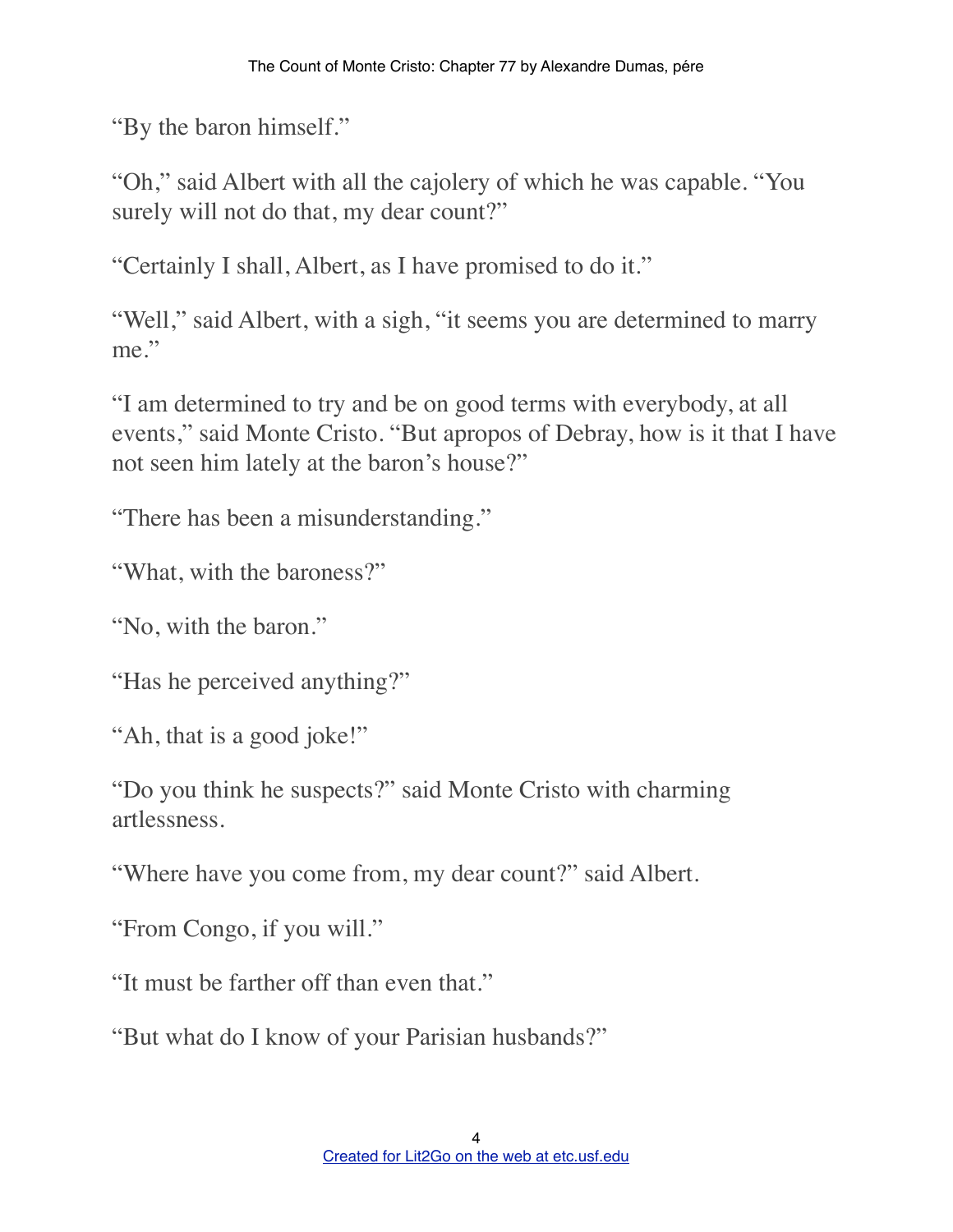"Oh, my dear count, husbands are pretty much the same everywhere; an individual husband of any country is a pretty fair specimen of the whole race."

"But then, what can have led to the quarrel between Danglars and Debray? They seemed to understand each other so well," said Monte Cristo with renewed energy.

"Ah, now you are trying to penetrate into the mysteries of Isis, in which I am not initiated. When M. Andrea Cavalcanti has become one of the family, you can ask him that question." The carriage stopped. "Here we are," said Monte Cristo; "it is only half–past ten o'clock, come in."

"Certainly I will."

"My carriage shall take you back."

"No, thank you; I gave orders for my coupe to follow me."

"There it is, then," said Monte Cristo, as he stepped out of the carriage. They both went into the house; the drawing–room was lighted up—they went in there. "You will make tea for us, Baptistin," said the count. Baptistin left the room without waiting to answer, and in two seconds reappeared, bringing on a waiter all that his master had ordered, ready prepared, and appearing to have sprung from the ground, like the repasts which we read of in fairy tales. "Really, my dear count," said Morcerf, "what I admire in you is, not so much your riches, for perhaps there are people even wealthier than yourself, nor is it only your wit, for Beaumarchais might have possessed as much,—but it is your manner of being served, without any questions, in a moment, in a second; it is as if they guessed what you wanted by your manner of ringing, and made a point of keeping everything you can possibly desire in constant readiness."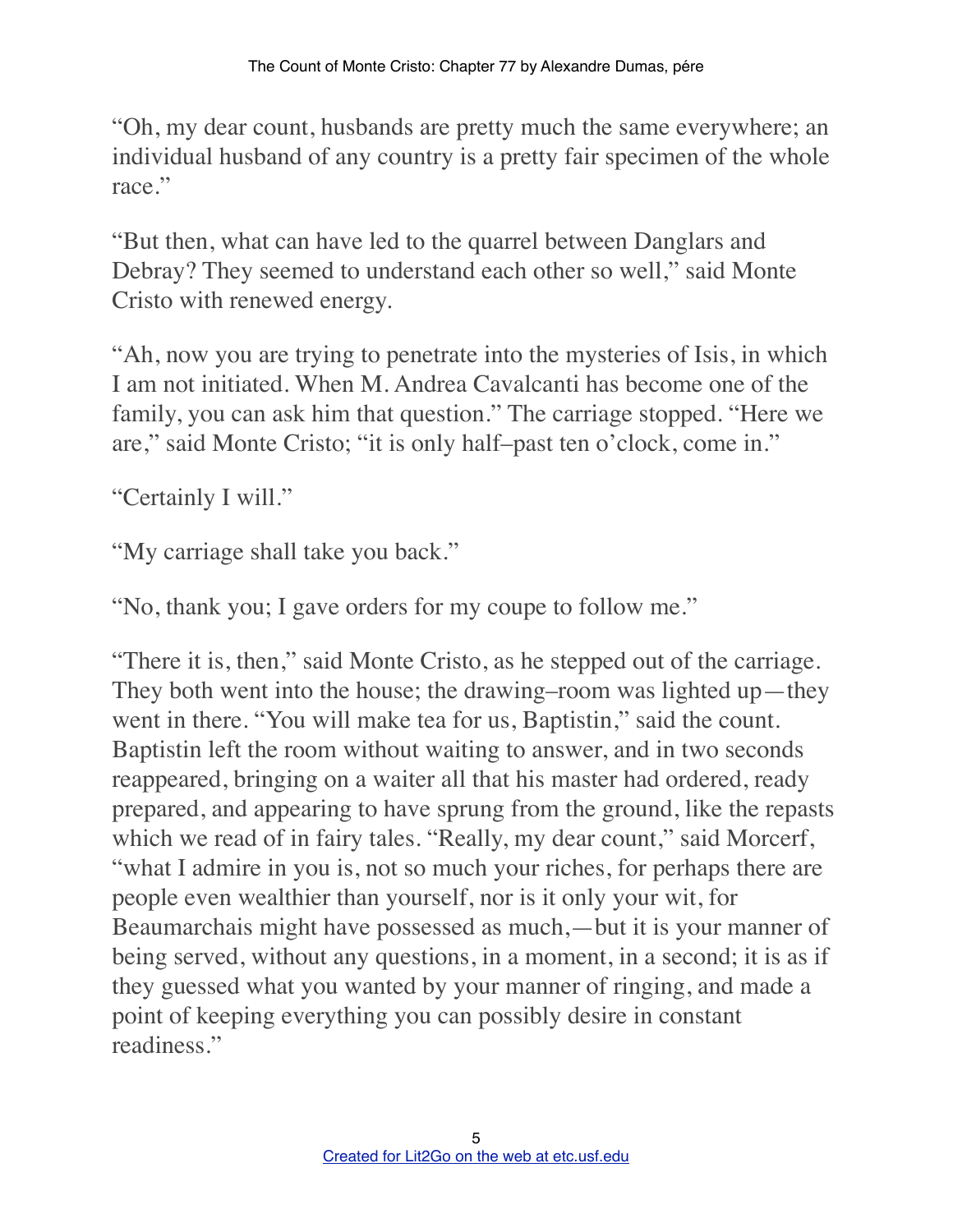"What you say is perhaps true; they know my habits. For instance, you shall see; how do you wish to occupy yourself during tea–time?"

"Ma foi, I should like to smoke."

Monte Cristo took the gong and struck it once. In about the space of a second a private door opened, and Ali appeared, bringing two chibouques filled with excellent latakia. "It is quite wonderful," said Albert.

"Oh no, it is as simple as possible," replied Monte Cristo. "Ali knows I generally smoke while I am taking my tea or coffee; he has heard that I ordered tea, and he also knows that I brought you home with me; when I summoned him he naturally guessed the reason of my doing so, and as he comes from a country where hospitality is especially manifested through the medium of smoking, he naturally concludes that we shall smoke in company, and therefore brings two chibouques instead of one —and now the mystery is solved."

"Certainly you give a most commonplace air to your explanation, but it is not the less true that you—Ah, but what do I hear?" and Morcerf inclined his head towards the door, through which sounds seemed to issue resembling those of a guitar.

"Ma foi, my dear viscount, you are fated to hear music this evening; you have only escaped from Mademoiselle Danglars' piano, to be attacked by Haidee's guzla."

"Haidee—what an adorable name! Are there, then, really women who bear the name of Haidee anywhere but in Byron's poems?"

"Certainly there are. Haidee is a very uncommon name in France, but is common enough in Albania and Epirus; it is as it you said, for example, Chastity, Modesty, Innocence,—it is a kind of baptismal name, as you Parisians call it."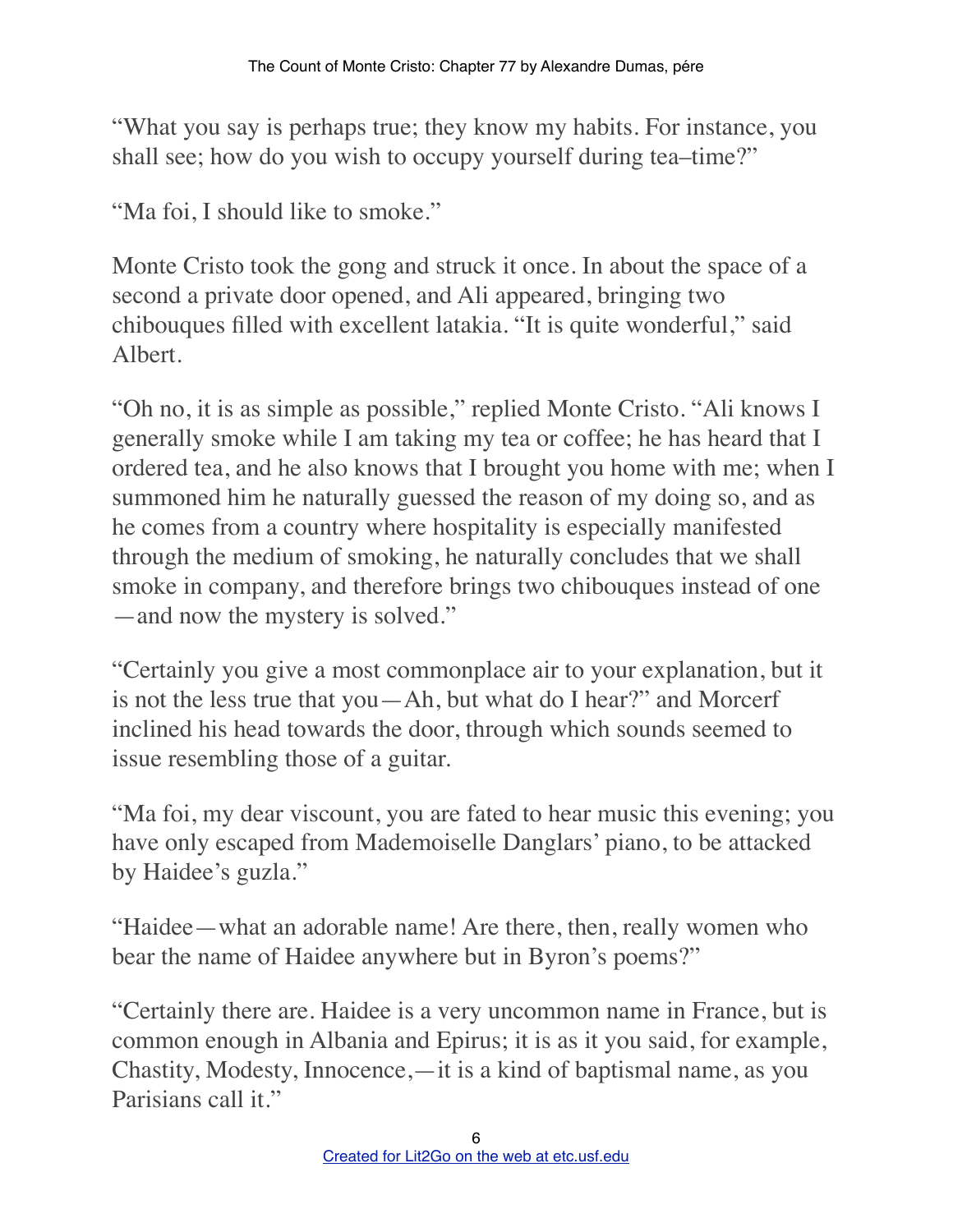"Oh, that is charming," said Albert, "how I should like to hear my countrywomen called Mademoiselle Goodness, Mademoiselle Silence, Mademoiselle Christian Charity! Only think, then, if Mademoiselle Danglars, instead of being called Claire–Marie–Eugenie, had been named Mademoiselle Chastity–Modesty–Innocence Danglars; what a fine effect that would have produced on the announcement of her marriage!"

"Hush," said the count, "do not joke in so loud a tone; Haidee may hear you, perhaps."

"And you think she would be angry?"

"No, certainly not," said the count with a haughty expression.

"She is very amiable, then, is she not?" said Albert.

"It is not to be called amiability, it is her duty; a slave does not dictate to a master."

"Come; you are joking yourself now. Are there any more slaves to be had who bear this beautiful name?"

"Undoubtedly."

"Really, count, you do nothing, and have nothing like other people. The slave of the Count of Monte Cristo! Why, it is a rank of itself in France, and from the way in which you lavish money, it is a place that must be worth a hundred thousand francs a year."

"A hundred thousand francs! The poor girl originally possessed much more than that; she was born to treasures in comparison with which those recorded in the 'Thousand and One Nights' would seem but poverty."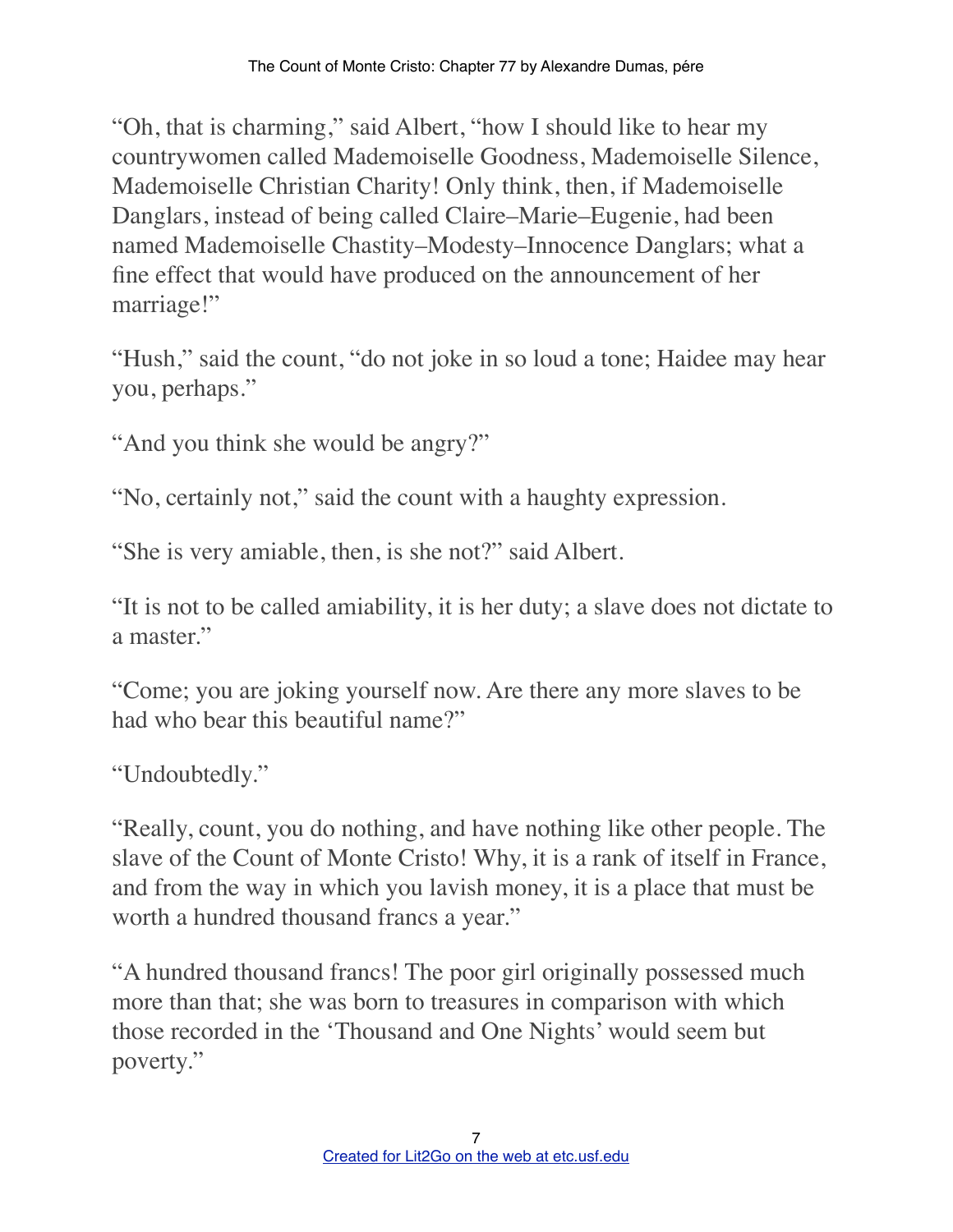"She must be a princess then."

"You are right; and she is one of the greatest in her country too."

"I thought so. But how did it happen that such a great princess became a slave?"

"How was it that Dionysius the Tyrant became a schoolmaster? The fortune of war, my dear viscount,—the caprice of fortune; that is the way in which these things are to be accounted for."

"And is her name a secret?"

"As regards the generality of mankind it is; but not for you, my dear viscount, who are one of my most intimate friends, and on whose silence I feel I may rely, if I consider it necessary to enjoin it—may I not do  $\mathrm{so} \mathcal{V}^*$ 

"Certainly; on my word of honor."

"You know the history of the pasha of Yanina, do you not?"

"Of Ali Tepelini? [\*] Oh, yes; it was in his service that my father made his fortune."

"True, I had forgotten that."

"Well, what is Haidee to Ali Tepelini?"

 \* Ali Pasha, "The Lion," was born at Tepelini, an Albanian village at the foot of the Klissoura Mountains, in 1741. By diplomacy and success in arms he became almost supreme ruler of Albania, Epirus, and adjacent territory. Having aroused the enmity of the Sultan, he was proscribed and put to death by treachery in 1822, at the age of eighty.—Ed.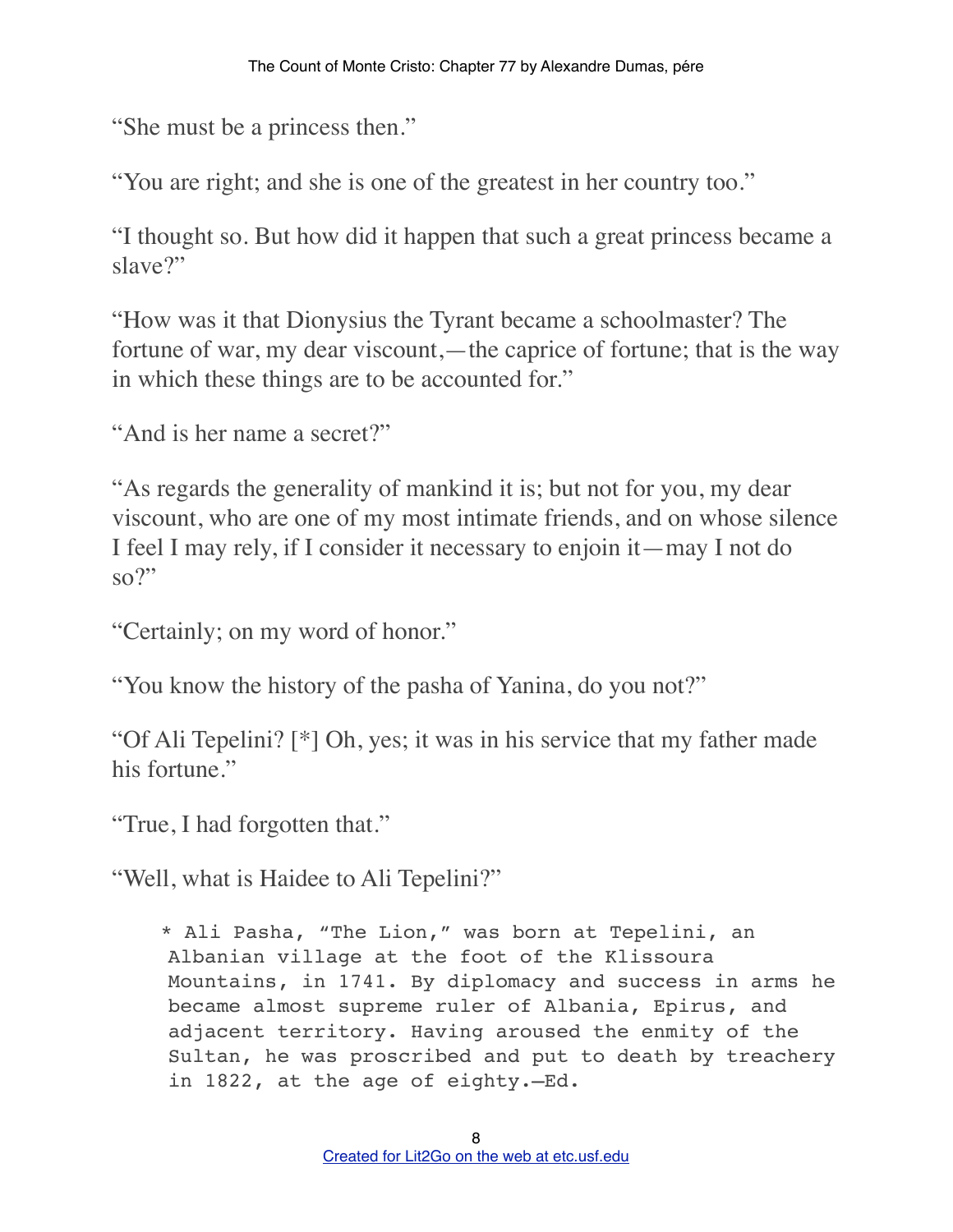"Merely his daughter."

"What? the daughter of Ali Pasha?"

"Of Ali Pasha and the beautiful Vasiliki."

"And your slave?"

"Ma foi, yes."

"But how did she become so?"

"Why, simply from the circumstance of my having bought her one day, as I was passing through the market at Constantinople."

"Wonderful! Really, my dear count, you seem to throw a sort of magic influence over all in which you are concerned; when I listen to you, existence no longer seems reality, but a waking dream. Now, I am perhaps going to make an imprudent and thoughtless request, but"—

"Say on."

"But, since you go out with Haidee, and sometimes even take her to the opera"—

"Well?"

"I think I may venture to ask you this favor."

"You may venture to ask me anything."

"Well then, my dear count, present me to your princess."

"I will do so; but on two conditions."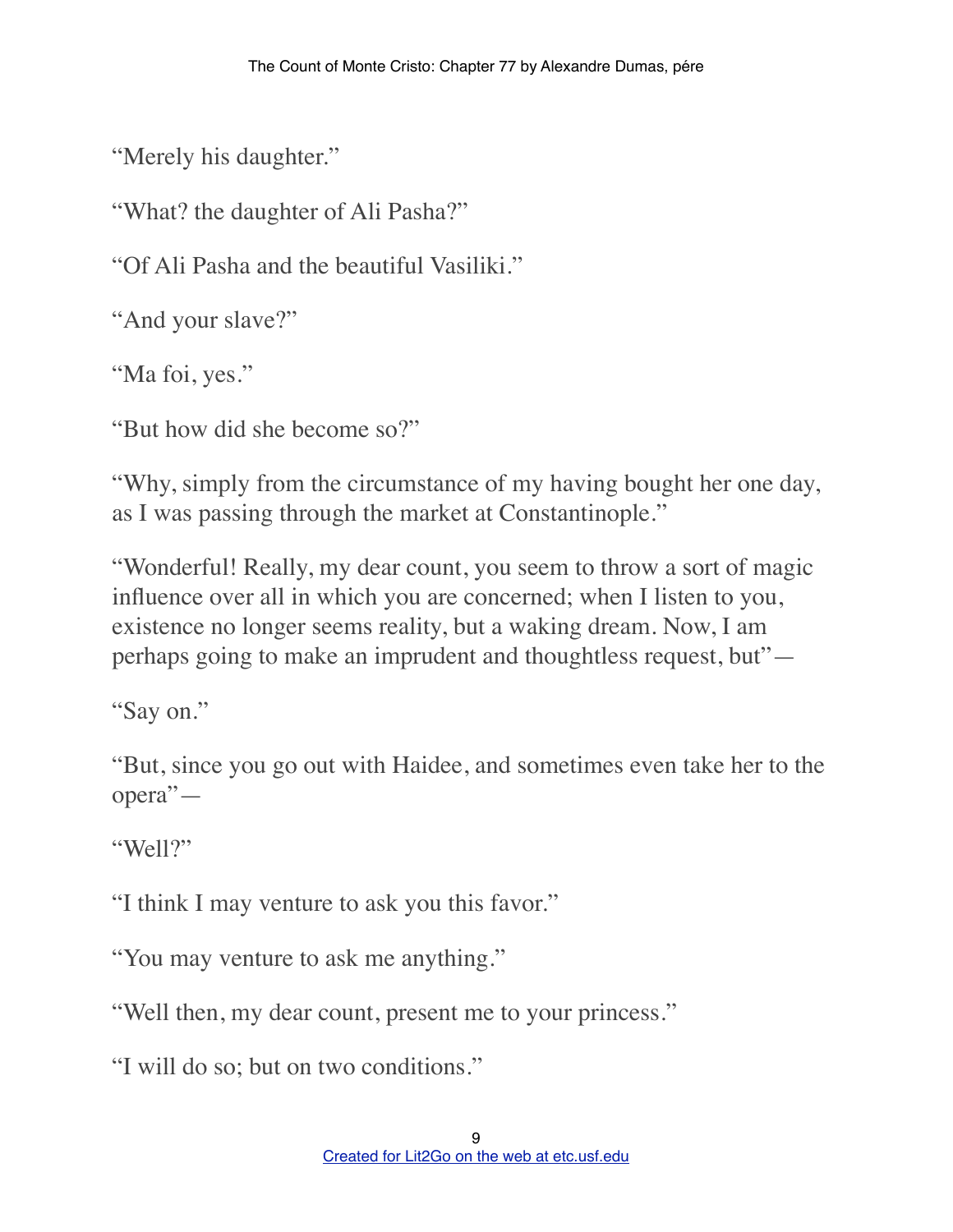"I accept them at once."

"The first is, that you will never tell any one that I have granted the interview."

"Very well," said Albert, extending his hand; "I swear I will not."

"The second is, that you will not tell her that your father ever served hers."

"I give you my oath that I will not."

"Enough, viscount; you will remember those two vows, will you not? But I know you to be a man of honor." The count again struck the gong. Ali reappeared. "Tell Haidee," said he, "that I will take coffee with her, and give her to understand that I desire permission to present one of my friends to her." Ali bowed and left the room. "Now, understand me," said the count, "no direct questions, my dear Morcerf; if you wish to know anything, tell me, and I will ask her."

"Agreed." Ali reappeared for the third time, and drew back the tapestried hanging which concealed the door, to signify to his master and Albert that they were at liberty to pass on. "Let us go in," said Monte Cristo.

Albert passed his hand through his hair, and curled his mustache, then, having satisfied himself as to his personal appearance, followed the count into the room, the latter having previously resumed his hat and gloves. Ali was stationed as a kind of advanced guard, and the door was kept by the three French attendants, commanded by Myrtho. Haidee was awaiting her visitors in the first room of her apartments, which was the drawing–room. Her large eyes were dilated with surprise and expectation, for it was the first time that any man, except Monte Cristo, had been accorded an entrance into her presence. She was sitting on a sofa placed in an angle of the room, with her legs crossed under her in the Eastern fashion, and seemed to have made for herself, as it were, a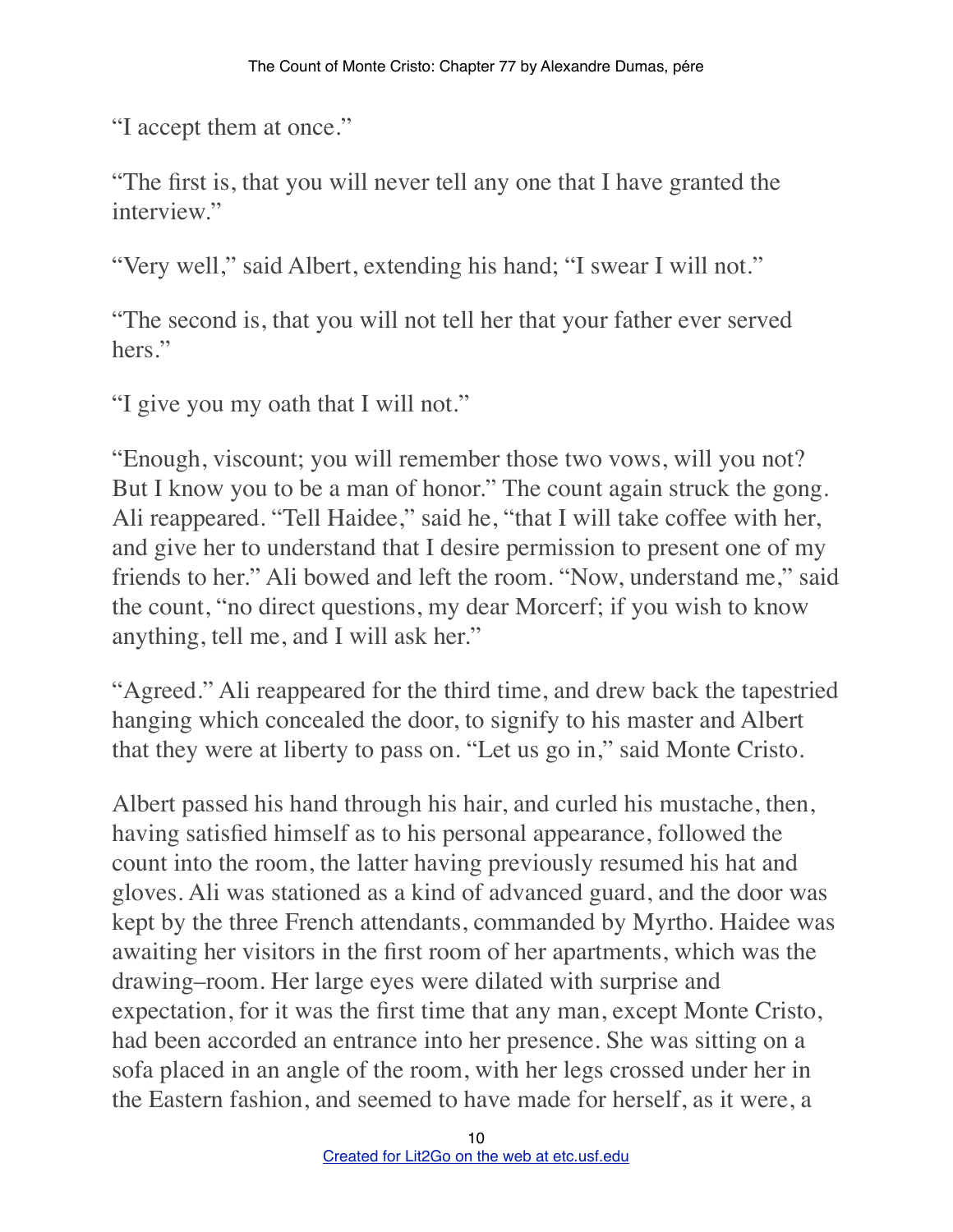kind of nest in the rich Indian silks which enveloped her. Near her was the instrument on which she had just been playing; it was elegantly fashioned, and worthy of its mistress. On perceiving Monte Cristo, she arose and welcomed him with a smile peculiar to herself, expressive at once of the most implicit obedience and also of the deepest love. Monte Cristo advanced towards her and extended his hand, which she as usual raised to her lips.

Albert had proceeded no farther than the door, where he remained rooted to the spot, being completely fascinated by the sight of such surpassing beauty, beheld as it was for the first time, and of which an inhabitant of more northern climes could form no adequate idea.

"Whom do you bring?" asked the young girl in Romaic, of Monte Cristo; "is it a friend, a brother, a simple acquaintance, or an enemy."

"A friend," said Monte Cristo in the same language.

"What is his name?"

"Count Albert; it is the same man whom I rescued from the hands of the banditti at Rome."

"In what language would you like me to converse with him?"

Monte Cristo turned to Albert. "Do you know modern Greek," asked he.

"Alas, no," said Albert; "nor even ancient Greek, my dear count; never had Homer or Plato a more unworthy scholar than myself."

"Then," said Haidee, proving by her remark that she had quite understood Monte Cristo's question and Albert's answer, "then I will speak either in French or Italian, if my lord so wills it."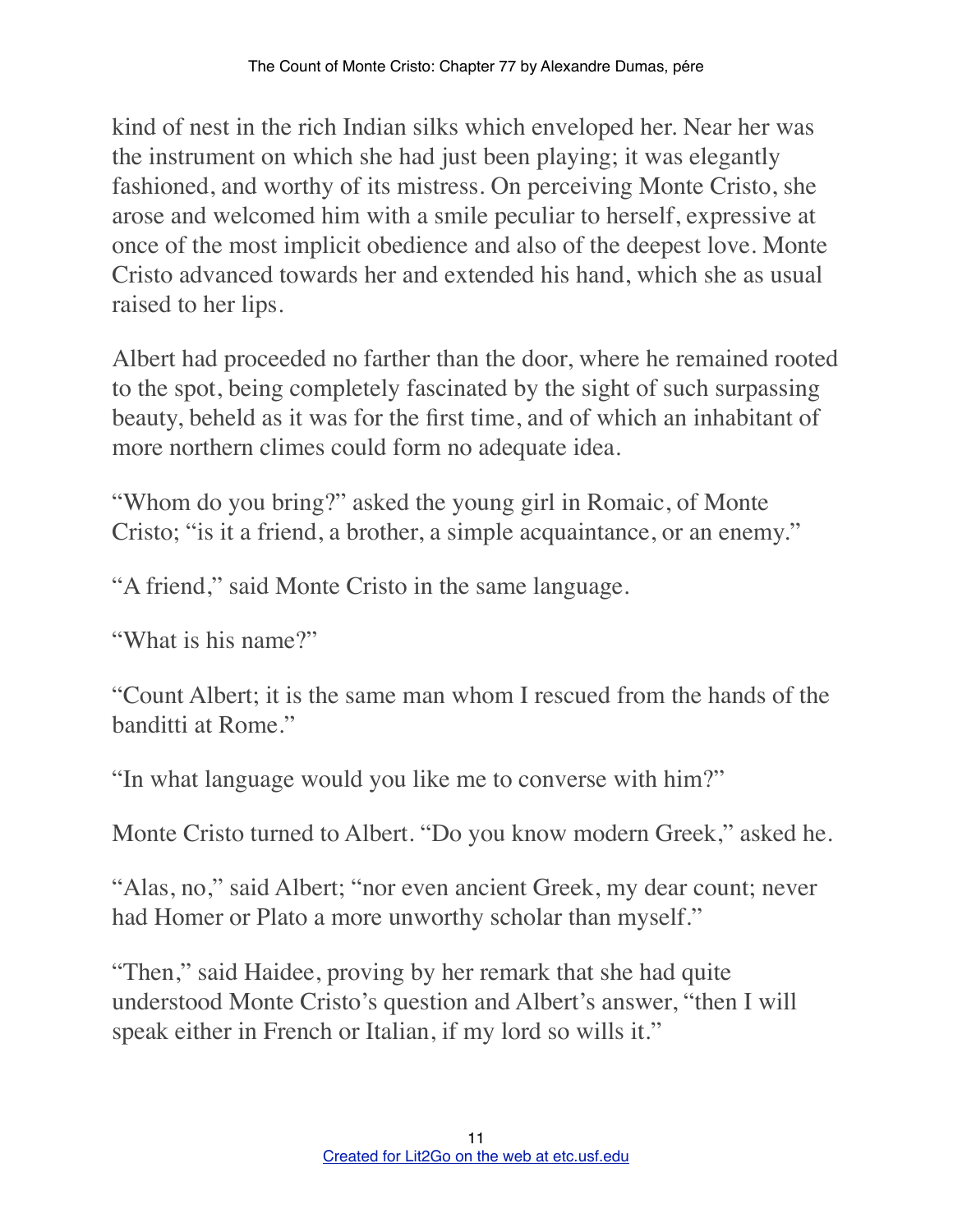Monte Cristo reflected one instant. "You will speak in Italian," said he. Then, turning towards Albert,—"It is a pity you do not understand either ancient or modern Greek, both of which Haidee speaks so fluently; the poor child will be obliged to talk to you in Italian, which will give you but a very false idea of her powers of conversation." The count made a sign to Haidee to address his visitor. "Sir," she said to Morcerf, "you are most welcome as the friend of my lord and master." This was said in excellent Tuscan, and with that soft Roman accent which makes the language of Dante as sonorous as that of Homer. Then, turning to Ali, she directed him to bring coffee and pipes, and when he had left the room to execute the orders of his young mistress she beckoned Albert to approach nearer to her. Monte Cristo and Morcerf drew their seats towards a small table, on which were arranged music, drawings, and vases of flowers. Ali then entered bringing coffee and chibouques; as to M. Baptistin, this portion of the building was interdicted to him. Albert refused the pipe which the Nubian offered him. "Oh, take it—take it," said the count; "Haidee is almost as civilized as a Parisian; the smell of an Havana is disagreeable to her, but the tobacco of the East is a most delicious perfume, you know."

Ali left the room. The cups of coffee were all prepared, with the addition of sugar, which had been brought for Albert. Monte Cristo and Haidee took the beverage in the original Arabian manner, that is to say, without sugar. Haidee took the porcelain cup in her little slender fingers and conveyed it to her mouth with all the innocent artlessness of a child when eating or drinking something which it likes. At this moment two women entered, bringing salvers filled with ices and sherbet, which they placed on two small tables appropriated to that purpose. "My dear host, and you, signora," said Albert, in Italian, "excuse my apparent stupidity. I am quite bewildered, and it is natural that it should be so. Here I am in the heart of Paris; but a moment ago I heard the rumbling of the omnibuses and the tinkling of the bells of the lemonade–sellers, and now I feel as if I were suddenly transported to the East; not such as I have seen it, but such as my dreams have painted it. Oh, signora, if I could but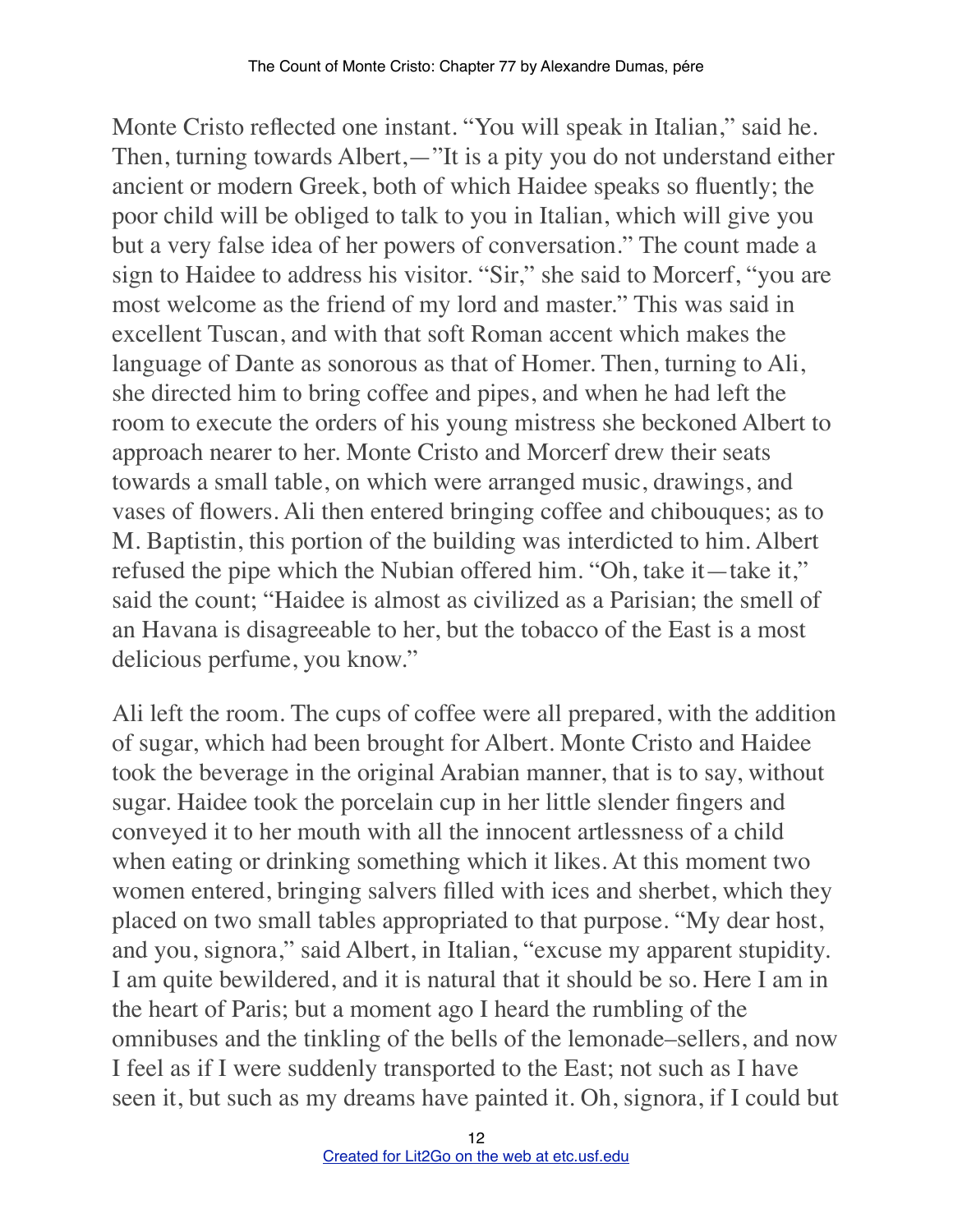speak Greek, your conversation, added to the fairy–scene which surrounds me, would furnish an evening of such delight as it would be impossible for me ever to forget."

"I speak sufficient Italian to enable me to converse with you, sir," said Haidee quietly; "and if you like what is Eastern, I will do my best to secure the gratification of your tastes while you are here."

"On what subject shall I converse with her?" said Albert, in a low tone to Monte Cristo.

"Just what you please; you may speak of her country and of her youthful reminiscences, or if you like it better you can talk of Rome, Naples, or Florence."

"Oh," said Albert, "it is of no use to be in the company of a Greek if one converses just in the same style as with a Parisian; let me speak to her of the East."

"Do so then, for of all themes which you could choose that will be the most agreeable to her taste." Albert turned towards Haidee. "At what age did you leave Greece, signora?" asked he.

"I left it when I was but five years old," replied Haidee.

"And have you any recollection of your country?"

"When I shut my eyes and think, I seem to see it all again. The mind can see as well as the body. The body forgets sometimes—but the mind never forgets."

"And how far back into the past do your recollections extend?"

"I could scarcely walk when my mother, who was called Vasiliki, which means royal," said the young girl, tossing her head proudly, "took me by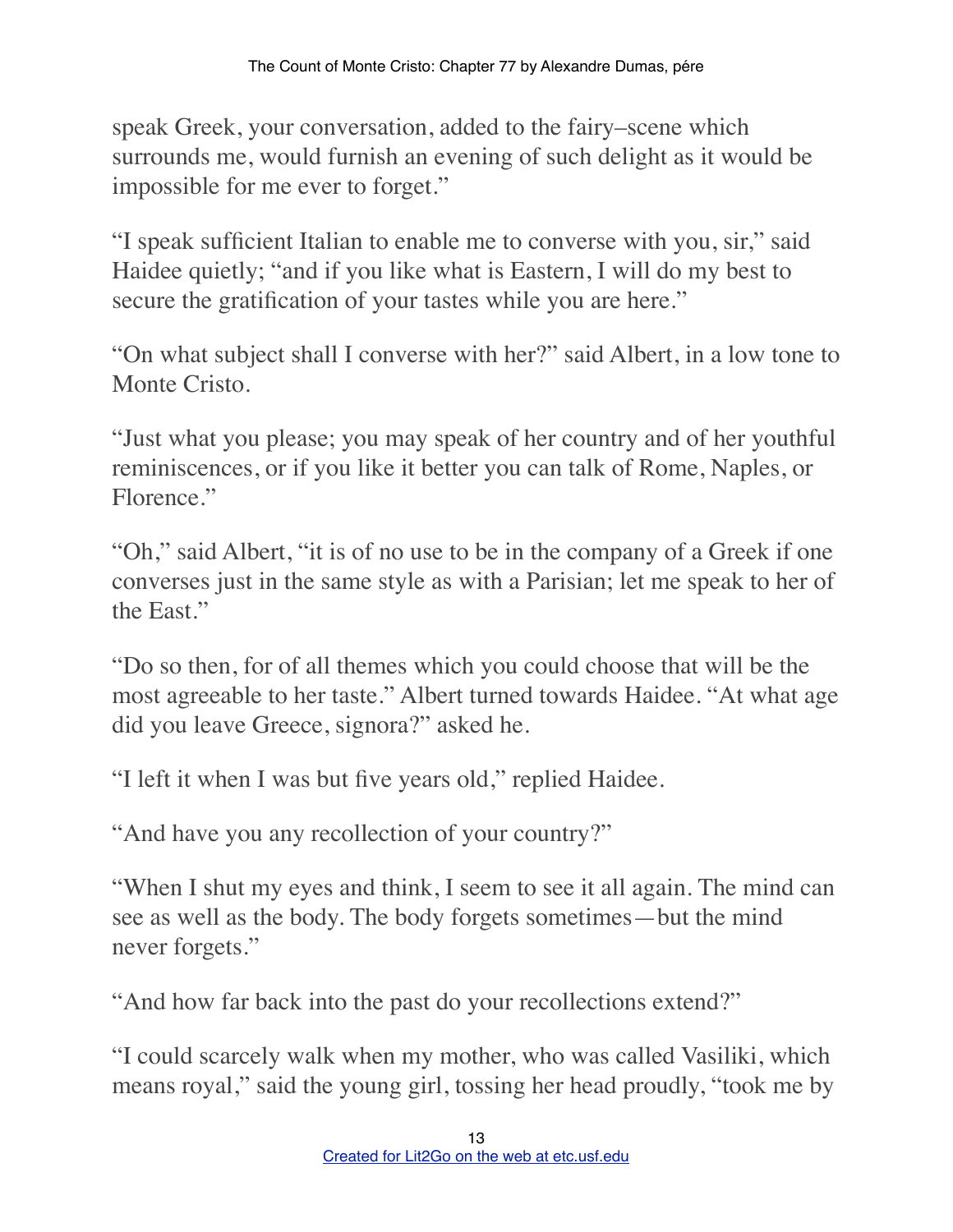the hand, and after putting in our purse all the money we possessed, we went out, both covered with veils, to solicit alms for the prisoners, saying, 'He who giveth to the poor lendeth to the Lord.' Then when our purse was full we returned to the palace, and without saying a word to my father, we sent it to the convent, where it was divided amongst the prisoners."

"And how old were you at that time?"

"I was three years old," said Haidee.

"Then you remember everything that went on about you from the time when you were three years old?" said Albert.

"Everything."

"Count," said Albert, in a low tone to Monte Cristo, "do allow the signora to tell me something of her history. You prohibited my mentioning my father's name to her, but perhaps she will allude to him of her own accord in the course of the recital, and you have no idea how delighted I should be to hear our name pronounced by such beautiful lips." Monte Cristo turned to Haidee, and with an expression of countenance which commanded her to pay the most implicit attention to his words, he said in Greek,—"Tell us the fate of your father; but neither the name of the traitor nor the treason." Haidee sighed deeply, and a shade of sadness clouded her beautiful brow.

"What are you saying to her?" said Morcerf in an undertone.

"I again reminded her that you were a friend, and that she need not conceal anything from you."

"Then," said Albert, "this pious pilgrimage in behalf of the prisoners was your first remembrance; what is the next?"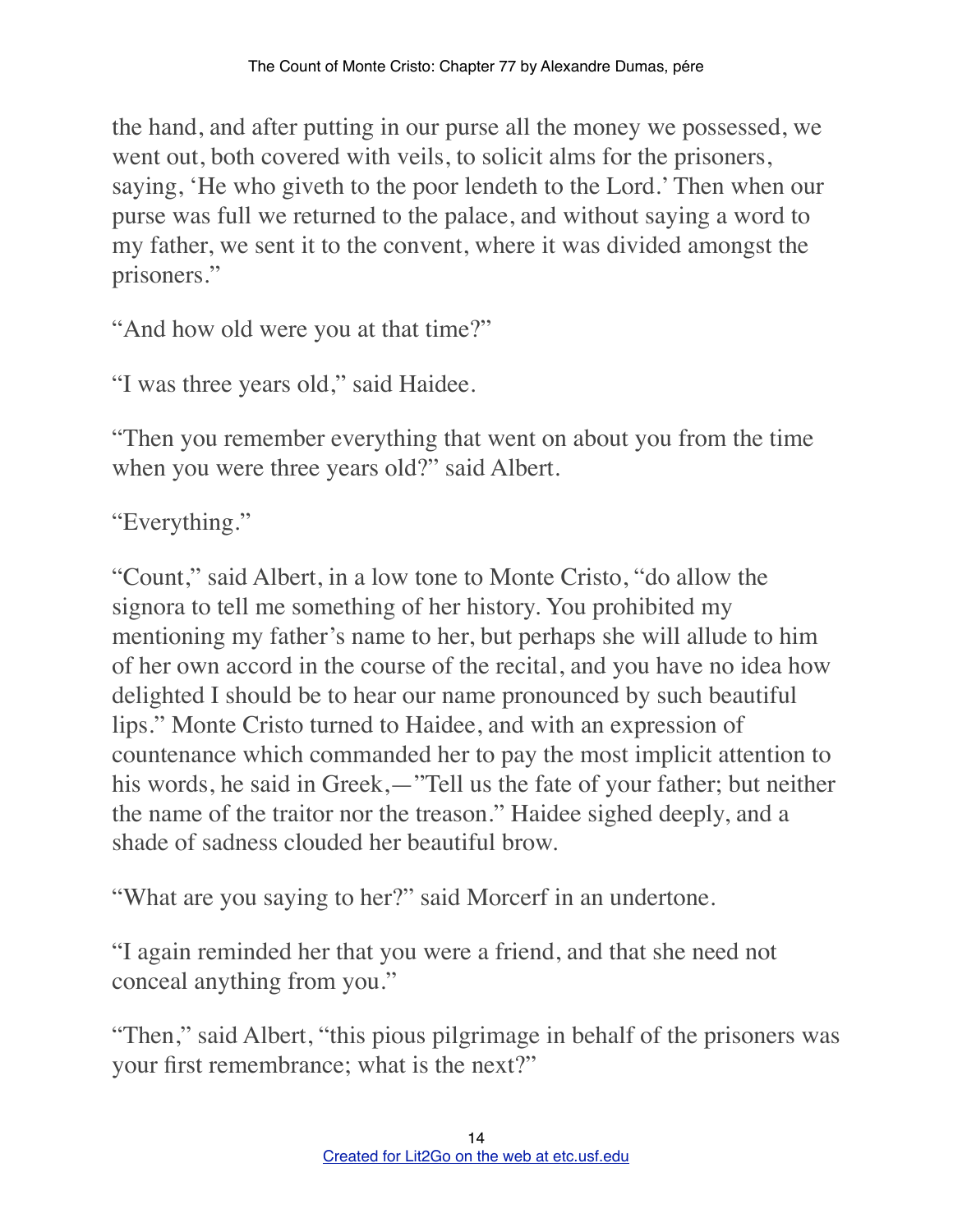"Oh, then I remember as if it were but yesterday sitting under the shade of some sycamore–trees, on the borders of a lake, in the waters of which the trembling foliage was reflected as in a mirror. Under the oldest and thickest of these trees, reclining on cushions, sat my father; my mother was at his feet, and I, childlike, amused myself by playing with his long white beard which descended to his girdle, or with the diamond–hilt of the scimitar attached to his girdle. Then from time to time there came to him an Albanian who said something to which I paid no attention, but which he always answered in the same tone of voice, either 'Kill,' or 'Pardon.'"

"It is very strange," said Albert, "to hear such words proceed from the mouth of any one but an actress on the stage, and one needs constantly to be saying to one's self, 'This is no fiction, it is all reality,' in order to believe it. And how does France appear in your eyes, accustomed as they have been to gaze on such enchanted scenes?"

"I think it is a fine country," said Haidee, "but I see France as it really is, because I look on it with the eyes of a woman; whereas my own country, which I can only judge of from the impression produced on my childish mind, always seems enveloped in a vague atmosphere, which is luminous or otherwise, according as my remembrances of it are sad or joyous."

"So young," said Albert, forgetting at the moment the Count's command that he should ask no questions of the slave herself, "is it possible that you can have known what suffering is except by name?"

Haidee turned her eyes towards Monte Cristo, who, making at the same time some imperceptible sign, murmured,—"Go on."

"Nothing is ever so firmly impressed on the mind as the memory of our early childhood, and with the exception of the two scenes I have just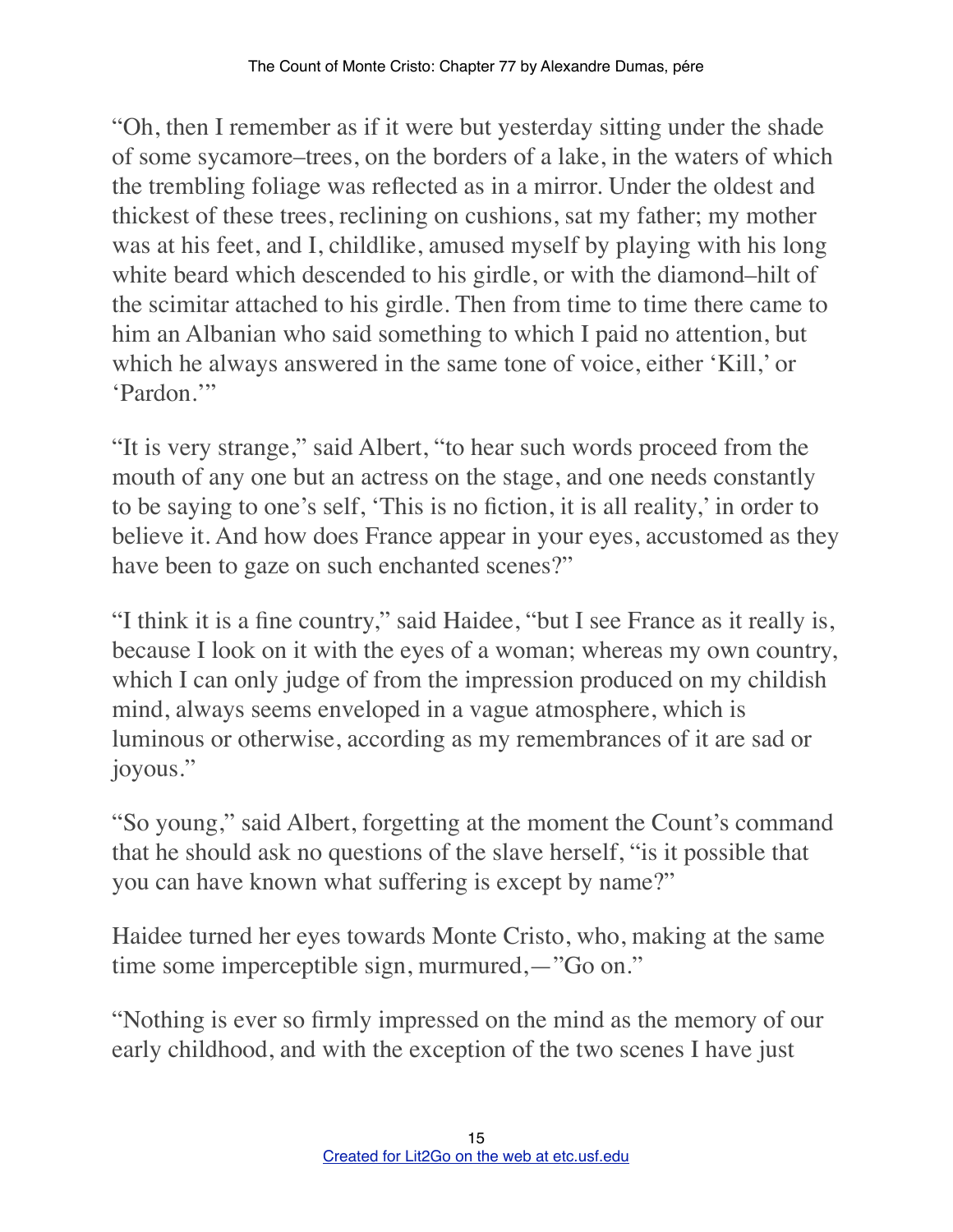described to you, all my earliest reminiscences are fraught with deepest sadness."

"Speak, speak, signora," said Albert, "I am listening with the most intense delight and interest to all you say."

Haidee answered his remark with a melancholy smile. "You wish me, then, to relate the history of my past sorrows?" said she.

"I beg you to do so," replied Albert.

"Well, I was but four years old when one night I was suddenly awakened by my mother. We were in the palace of Yanina; she snatched me from the cushions on which I was sleeping, and on opening my eyes I saw hers filled with tears. She took me away without speaking. When I saw her weeping I began to cry too. 'Hush, child!' said she. At other times in spite of maternal endearments or threats, I had with a child's caprice been accustomed to indulge my feelings of sorrow or anger by crying as much as I felt inclined; but on this occasion there was an intonation of such extreme terror in my mother's voice when she enjoined me to silence, that I ceased crying as soon as her command was given. She bore me rapidly away.

"I saw then that we were descending a large staircase; around us were all my mother's servants carrying trunks, bags, ornaments, jewels, purses of gold, with which they were hurrying away in the greatest distraction.

"Behind the women came a guard of twenty men armed with long guns and pistols, and dressed in the costume which the Greeks have assumed since they have again become a nation. You may imagine there was something startling and ominous," said Haidee, shaking her head and turning pale at the mere remembrance of the scene, "in this long file of slaves and women only half–aroused from sleep, or at least so they appeared to me, who was myself scarcely awake. Here and there on the walls of the staircase, were reflected gigantic shadows, which trembled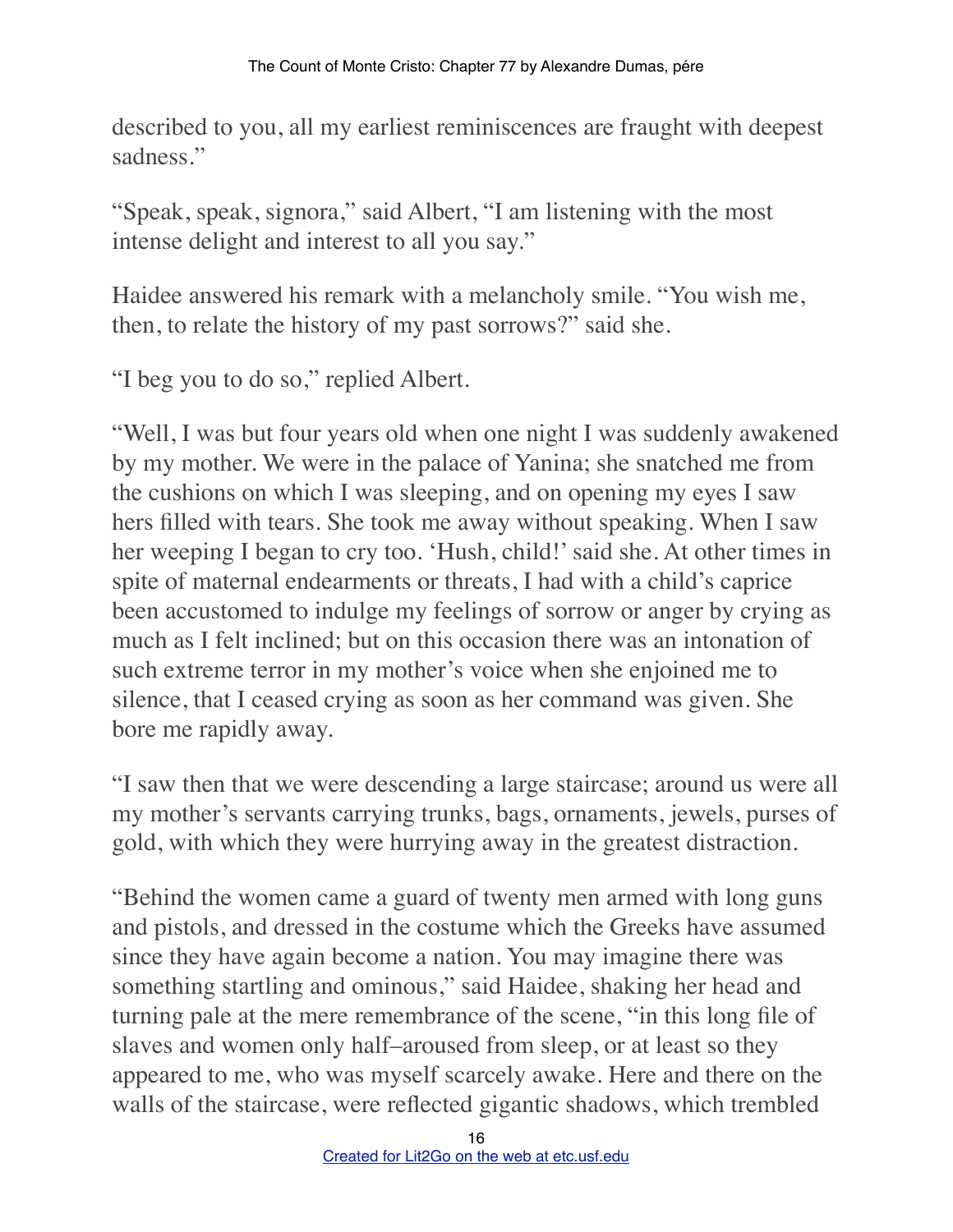in the flickering light of the pine–torches till they seemed to reach to the vaulted roof above.

"'Quick!' said a voice at the end of the gallery. This voice made every one bow before it, resembling in its effect the wind passing over a field of wheat, by its superior strength forcing every ear to yield obeisance. As for me, it made me tremble. This voice was that of my father. He came last, clothed in his splendid robes and holding in his hand the carbine which your emperor presented him. He was leaning on the shoulder of his favorite Selim, and he drove us all before him, as a shepherd would his straggling flock. My father," said Haidee, raising her head, "was that illustrious man known in Europe under the name of Ali Tepelini, pasha of Yanina, and before whom Turkey trembled."

Albert, without knowing why, started on hearing these words pronounced with such a haughty and dignified accent; it appeared to him as if there was something supernaturally gloomy and terrible in the expression which gleamed from the brilliant eyes of Haidee at this moment; she appeared like a Pythoness evoking a spectre, as she recalled to his mind the remembrance of the fearful death of this man, to the news of which all Europe had listened with horror. "Soon," said Haidee, "we halted on our march, and found ourselves on the borders of a lake. My mother pressed me to her throbbing heart, and at the distance of a few paces I saw my father, who was glancing anxiously around. Four marble steps led down to the water's edge, and below them was a boat floating on the tide.

"From where we stood I could see in the middle of the lake a large blank mass; it was the kiosk to which we were going. This kiosk appeared to me to be at a considerable distance, perhaps on account of the darkness of the night, which prevented any object from being more than partially discerned. We stepped into the boat. I remember well that the oars made no noise whatever in striking the water, and when I leaned over to ascertain the cause I saw that they were muffled with the sashes of our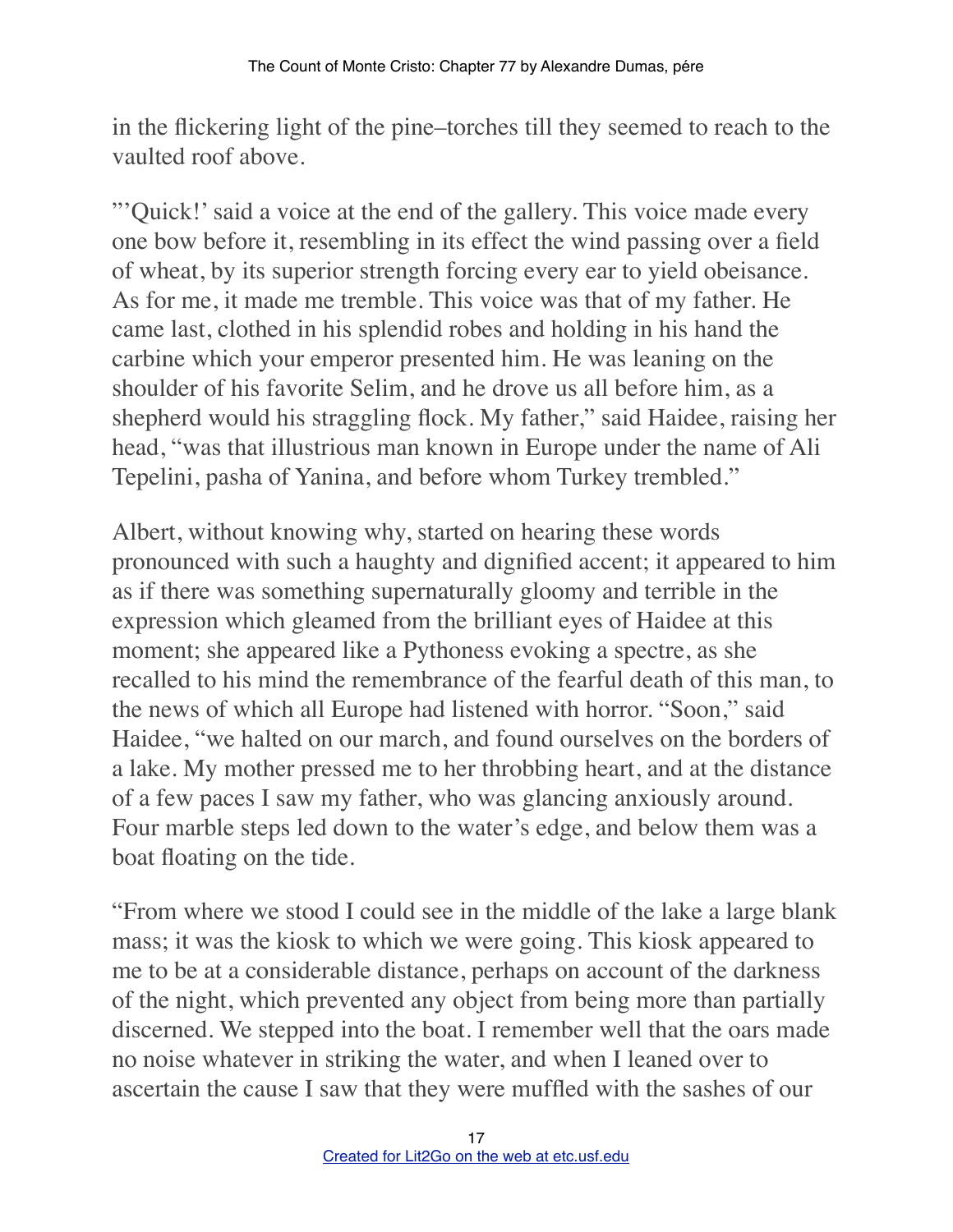Palikares. [\*] Besides the rowers, the boat contained only the women, my father, mother, Selim, and myself. The Palikares had remained on the shore of the lake, ready to cover our retreat; they were kneeling on the lowest of the marble steps, and in that manner intended making a rampart of the three others, in case of pursuit. Our bark flew before the wind. 'Why does the boat go so fast?' asked I of my mother.

"'Silence, child! Hush, we are flying!' I did not understand. Why should my father fly?—he, the all–powerful—he, before whom others were accustomed to fly—he, who had taken for his device, 'They hate me; then they fear me!' It was, indeed, a flight which my father was trying to effect. I have been told since that the garrison of the castle of Yanina, fatigued with long service"—

• Greek militiamen in the war for independence.—Ed.

Here Haidee cast a significant glance at Monte Cristo, whose eyes had been riveted on her countenance during the whole course of her narrative. The young girl then continued, speaking slowly, like a person who is either inventing or suppressing some feature of the history which he is relating. "You were saying, signora," said Albert, who was paying the most implicit attention to the recital, "that the garrison of Yanina, fatigued with long service"—

"Had treated with the Serasker [\*] Koorshid, who had been sent by the sultan to gain possession of the person of my father; it was then that Ali Tepelini—after having sent to the sultan a French officer in whom he reposed great confidence—resolved to retire to the asylum which he had long before prepared for himself, and which he called kataphygion, or the refuge."

"And this officer," asked Albert, "do you remember his name, signora?" Monte Cristo exchanged a rapid glance with the young girl, which was quite unperceived by Albert. "No," said she, "I do not remember it just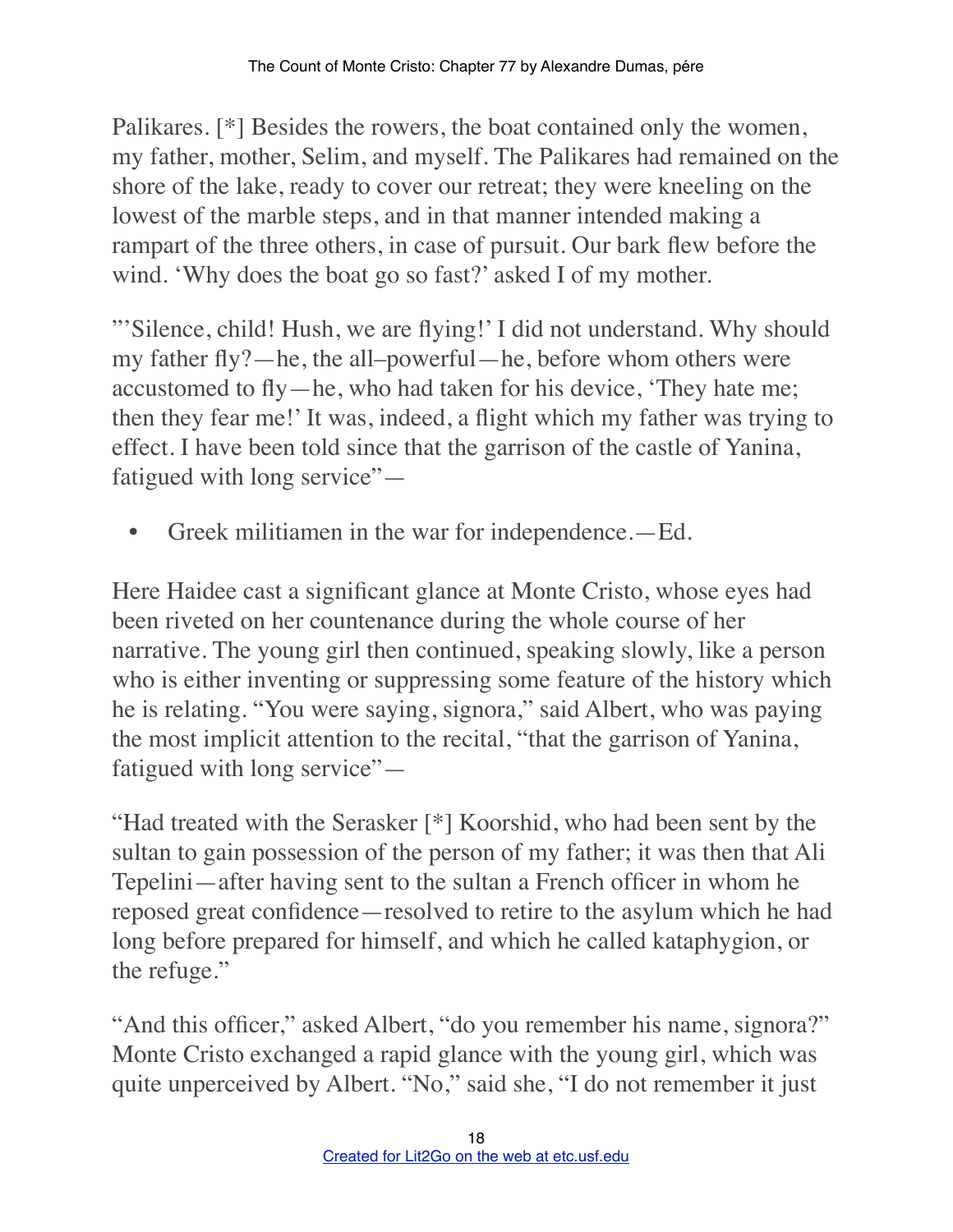at this moment; but if it should occur to me presently, I will tell you." Albert was on the point of pronouncing his father's name, when Monte Cristo gently held up his finger in token of reproach; the young man recollected his promise, and was silent.

"It was towards this kiosk that we were rowing. A ground–floor, ornamented with arabesques, bathing its terraces in the water, and another floor, looking on the lake, was all which was visible to the eye. But beneath the ground–floor, stretching out into the island, was a large subterranean cavern, to which my mother, myself, and the women were conducted. In this place were together 60,000. pouches and 200 barrels; the pouches contained 25,000,000 of money in gold, and the barrels were filled with 30,000. pounds of gunpowder.

• A Turkish pasha in command of the troops of a province.— Ed.

"Near the barrels stood Selim, my father's favorite, whom I mentioned to you just now. He stood watch day and night with a lance provided with a lighted slowmatch in his hand, and he had orders to blow up everything—kiosk, guards, women, gold, and Ali Tepelini himself—at the first signal given by my father. I remember well that the slaves, convinced of the precarious tenure on which they held their lives, passed whole days and nights in praying, crying, and groaning. As for me, I can never forget the pale complexion and black eyes of the young soldier, and whenever the angel of death summons me to another world, I am quite sure I shall recognize Selim. I cannot tell you how long we remained in this state; at that period I did not even know what time meant. Sometimes, but very rarely, my father summoned me and my mother to the terrace of the palace; these were hours of recreation for me, as I never saw anything in the dismal cavern but the gloomy countenances of the slaves and Selim's fiery lance. My father was endeavoring to pierce with his eager looks the remotest verge of the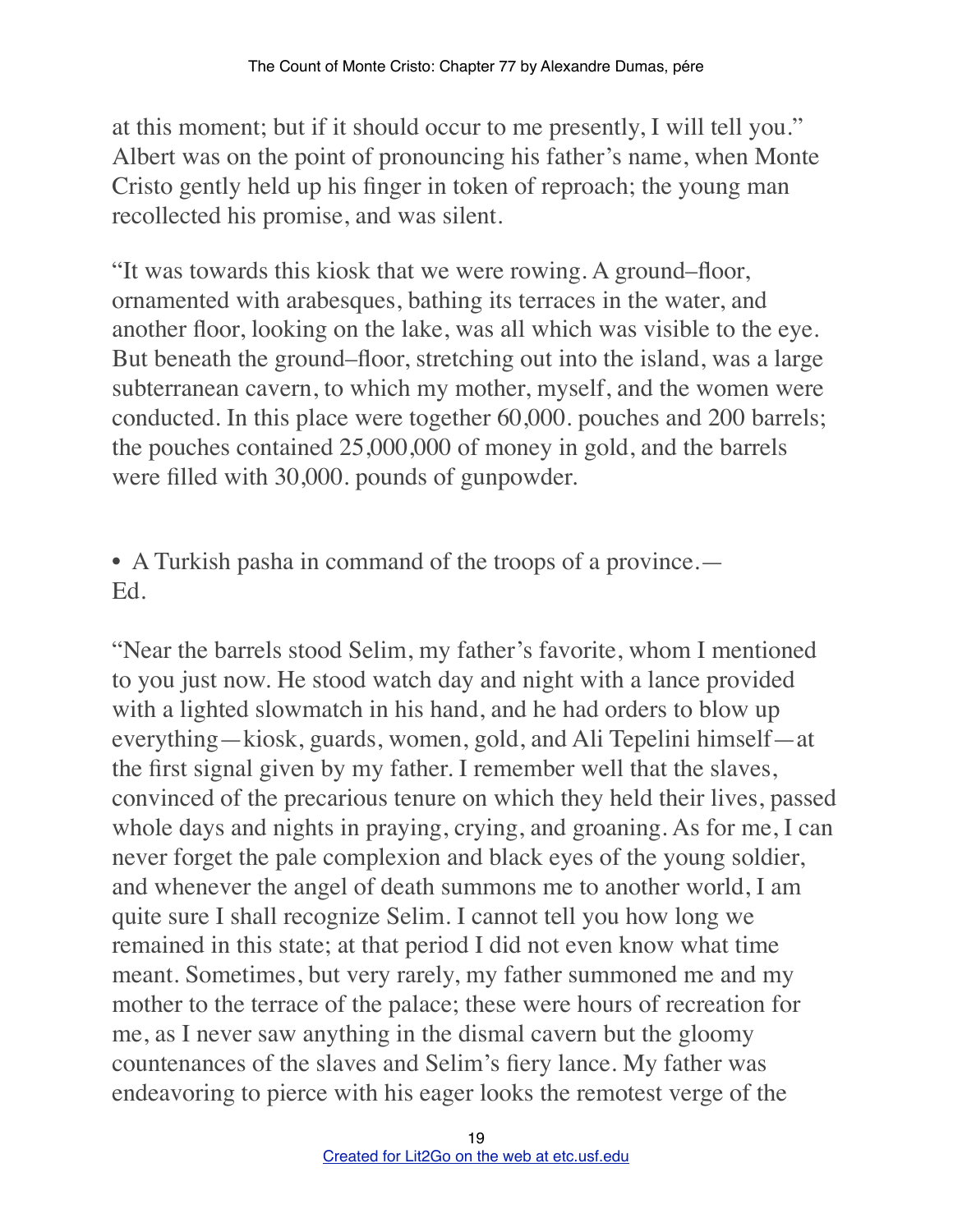horizon, examining attentively every black speck which appeared on the lake, while my mother, reclining by his side, rested her head on his shoulder, and I played at his feet, admiring everything I saw with that unsophisticated innocence of childhood which throws a charm round objects insignificant in themselves, but which in its eyes are invested with the greatest importance. The heights of Pindus towered above us; the castle of Yanina rose white and angular from the blue waters of the lake, and the immense masses of black vegetation which, viewed in the distance, gave the idea of lichens clinging to the rocks, were in reality gigantic fir–trees and myrtles.

"One morning my father sent for us; my mother had been crying all the night, and was very wretched; we found the pasha calm, but paler than usual. 'Take courage, Vasiliki,' said he; 'to–day arrives the firman of the master, and my fate will be decided. If my pardon be complete, we shall return triumphant to Yanina; if the news be inauspicious, we must fly this night.'—'But supposing our enemy should not allow us to do so?' said my mother. 'Oh, make yourself easy on that head,' said Ali, smiling; 'Selim and his flaming lance will settle that matter. They would be glad to see me dead, but they would not like themselves to die with me.'

"My mother only answered by sighs to consolations which she knew did not come from my father's heart. She prepared the iced water which he was in the habit of constantly drinking,—for since his sojourn at the kiosk he had been parched by the most violent fever,—after which she anointed his white beard with perfumed oil, and lighted his chibouque, which he sometimes smoked for hours together, quietly watching the wreaths of vapor that ascended in spiral clouds and gradually melted away in the surrounding atmosphere. Presently he made such a sudden movement that I was paralyzed with fear. Then, without taking his eyes from the object which had first attracted his attention, he asked for his telescope. My mother gave it him, and as she did so, looked whiter than the marble against which she leaned. I saw my father's hand tremble. 'A boat—three!' murmured my, father;—'four!' He then arose, seizing his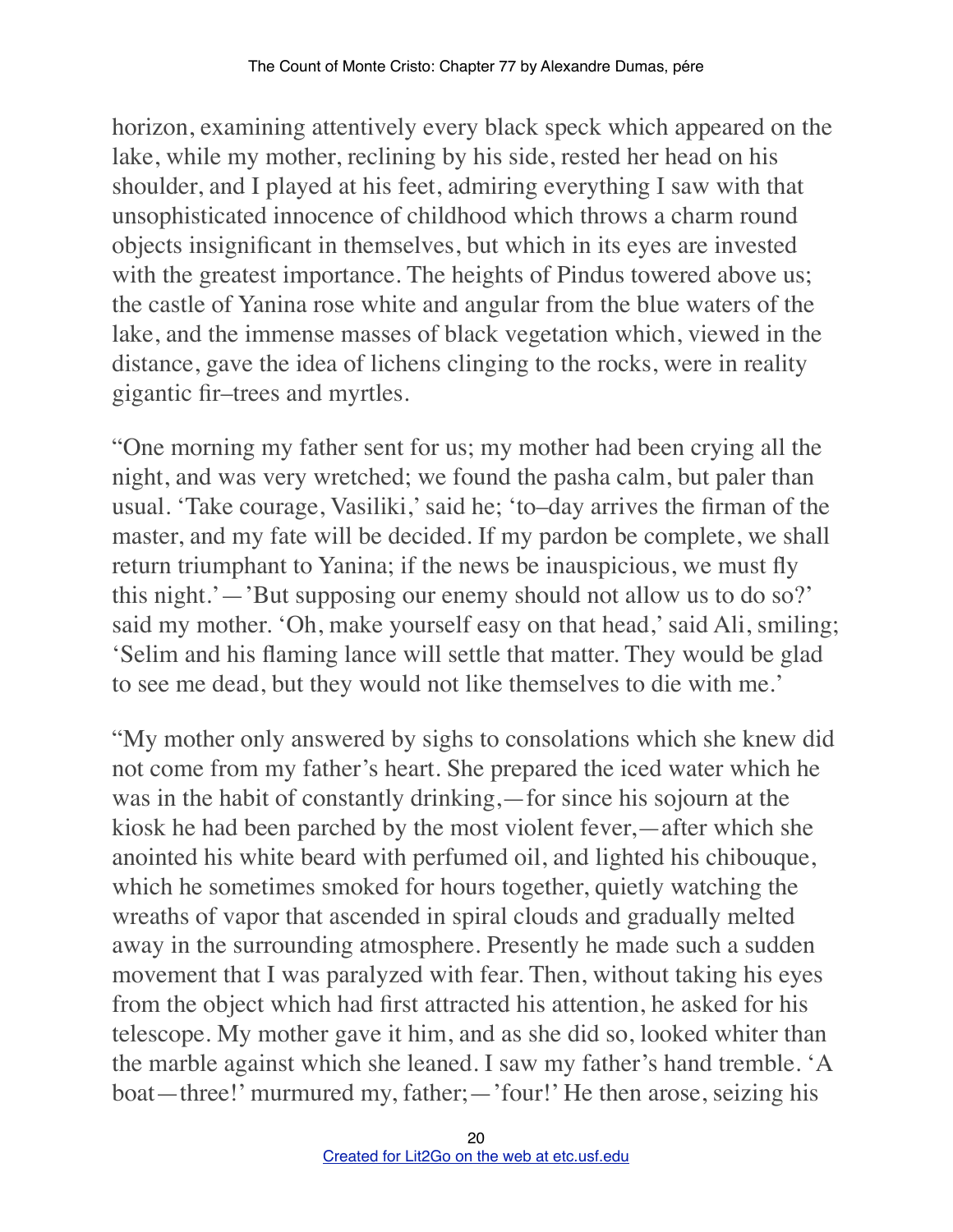arms and priming his pistols. 'Vasiliki,' said he to my mother, trembling perceptibly, 'the instant approaches which will decide everything. In the space of half an hour we shall know the emperor's answer. Go into the cavern with Haidee.'—'I will not quit you,' said Vasiliki; 'if you die, my lord, I will die with you.'—'Go to Selim!' cried my father. 'Adieu, my lord,' murmured my mother, determining quietly to await the approach of death. 'Take away Vasiliki!' said my father to his Palikares.

"As for me, I had been forgotten in the general confusion; I ran toward Ali Tepelini; he saw me hold out my arms to him, and he stooped down and pressed my forehead with his lips. Oh, how distinctly I remember that kiss!—it was the last he ever gave me, and I feel as if it were still warm on my forehead. On descending, we saw through the lattice–work several boats which were gradually becoming more distinct to our view. At first they appeared like black specks, and now they looked like birds skimming the surface of the waves. During this time, in the kiosk at my father's feet, were seated twenty Palikares, concealed from view by an angle of the wall and watching with eager eyes the arrival of the boats. They were armed with their long guns inlaid with mother–of–pearl and silver, and cartridges in great numbers were lying scattered on the floor. My father looked at his watch, and paced up and down with a countenance expressive of the greatest anguish. This was the scene which presented itself to my view as I quitted my father after that last kiss. My mother and I traversed the gloomy passage leading to the cavern. Selim was still at his post, and smiled sadly on us as we entered. We fetched our cushions from the other end of the cavern, and sat down by Selim. In great dangers the devoted ones cling to each other; and, young as I was, I quite understood that some imminent danger was hanging over our heads."

Albert had often heard—not from his father, for he never spoke on the subject, but from strangers—the description of the last moments of the vizier of Yanina; he had read different accounts of his death, but the story seemed to acquire fresh meaning from the voice and expression of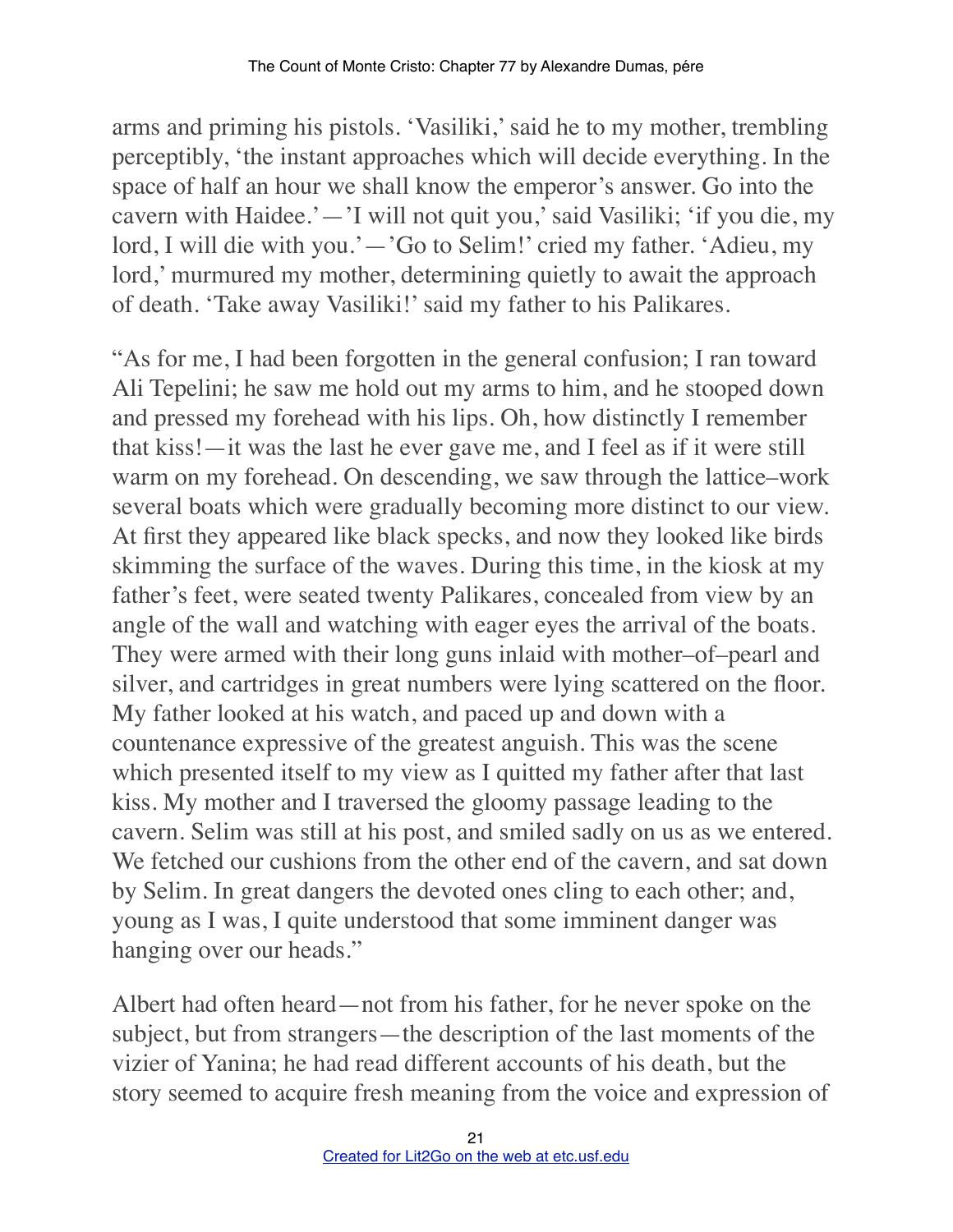the young girl, and her sympathetic accent and the melancholy expression of her countenance at once charmed and horrified him. As to Haidee, these terrible reminiscences seemed to have overpowered her for a moment, for she ceased speaking, her head leaning on her hand like a beautiful flower bowing beneath the violence of the storm; and her eyes gazing on vacancy indicated that she was mentally contemplating the green summit of the Pindus and the blue waters of the lake of Yanina, which, like a magic mirror, seemed to reflect the sombre picture which she sketched. Monte Cristo looked at her with an indescribable expression of interest and pity.

"Go on," said the count in the Romaic language.

Haidee looked up abruptly, as if the sonorous tones of Monte Cristo's voice had awakened her from a dream; and she resumed her narrative. "It was about four o'clock in the afternoon, and although the day was brilliant out–of–doors, we were enveloped in the gloomy darkness of the cavern. One single, solitary light was burning there, and it appeared like a star set in a heaven of blackness; it was Selim's flaming lance. My mother was a Christian, and she prayed. Selim repeated from time to time the sacred words: 'God is great!' However, my mother had still some hope. As she was coming down, she thought she recognized the French officer who had been sent to Constantinople, and in whom my father placed so much confidence; for he knew that all the soldiers of the French emperor were naturally noble and generous. She advanced some steps towards the staircase, and listened. 'They are approaching,' said she; 'perhaps they bring us peace and liberty!'—'What do you fear, Vasiliki?' said Selim, in a voice at once so gentle and yet so proud. 'If they do not bring us peace, we will give them war; if they do not bring life, we will give them death.' And he renewed the flame of his lance with a gesture which made one think of Dionysus of Crete. (\*) But I, being only a little child, was terrified by this undaunted courage, which appeared to me both ferocious and senseless, and I recoiled with horror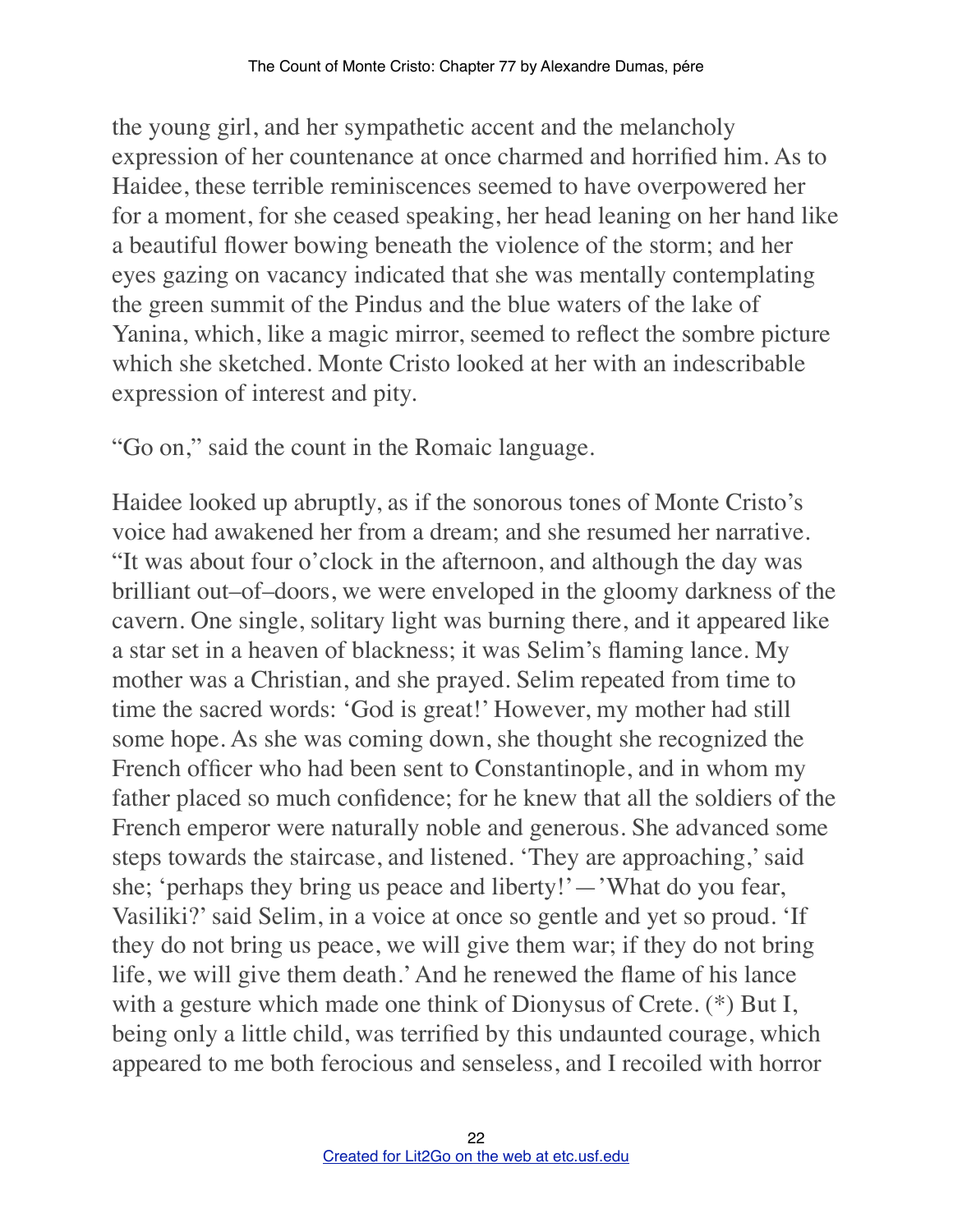from the idea of the frightful death amidst fire and flames which probably awaited us.

"My mother experienced the same sensations, for I felt her tremble. 'Mamma, mamma,' said I, 'are we really to be killed?' And at the sound of my voice the slaves redoubled their cries and prayers and lamentations. 'My child,' said Vasiliki, 'may God preserve you from ever wishing for that death which to–day you so much dread!' Then, whispering to Selim, she asked what were her master's orders. 'If he send me his poniard, it will signify that the emperor's intentions are not favorable, and I am to set fire to the powder; if, on the contrary, he send me his ring, it will be a sign that the emperor pardons him, and I am to extinguish the match and leave the magazine untouched.'—'My friend,' said my mother, 'when your master's orders arrive, if it is the poniard which he sends, instead of despatching us by that horrible death which we both so much dread, you will mercifully kill us with this same poniard, will you not?'—'Yes, Vasiliki,' replied Selim tranquilly.

\*The god of fruitfulness in Grecian mythology. In Crete he was supposed to be slain in winter with the decay of vegetation and to revive in the spring. Haidee's learned reference is to the behavior of an actor in the Dionysian festivals.—Ed.

"Suddenly we heard loud cries; and, listening, discerned that they were cries of joy. The name of the French officer who had been sent to Constantinople resounded on all sides amongst our Palikares; it was evident that he brought the answer of the emperor, and that it was favorable."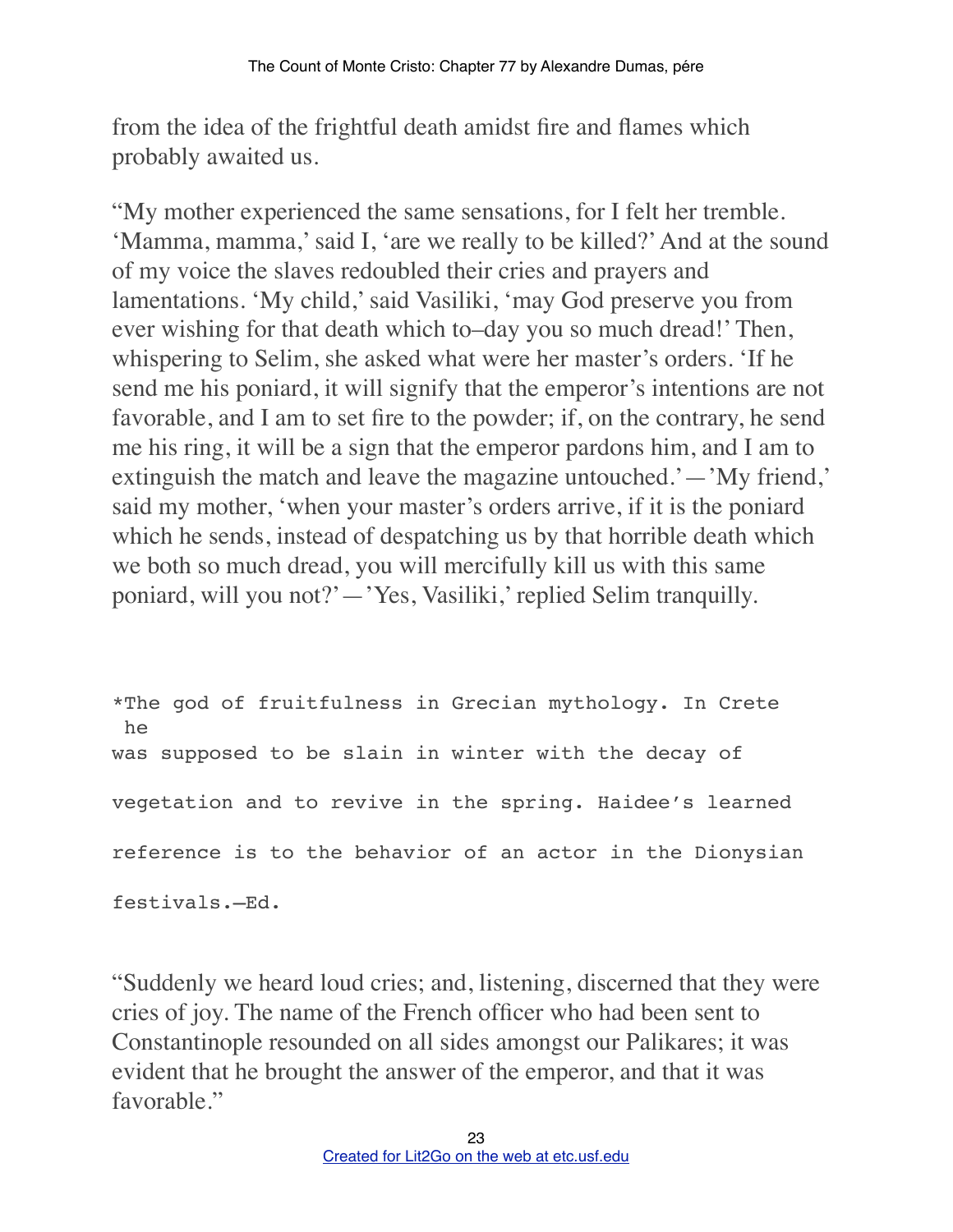"And do you not remember the Frenchman's name?" said Morcerf, quite ready to aid the memory of the narrator. Monte Cristo made a sign to him to be silent.

"I do not recollect it," said Haidee.

"The noise increased; steps were heard approaching nearer and nearer: they were descending the steps leading to the cavern. Selim made ready his lance. Soon a figure appeared in the gray twilight at the entrance of the cave, formed by the reflection of the few rays of daylight which had found their way into this gloomy retreat. 'Who are you?' cried Selim. 'But whoever you may be, I charge you not to advance another step.'—'Long live the emperor!' said the figure. 'He grants a full pardon to the Vizier Ali, and not only gives him his life, but restores to him his fortune and his possessions.' My mother uttered a cry of joy, and clasped me to her bosom. 'Stop,' said Selim, seeing that she was about to go out; 'you see I have not yet received the ring,'—'True,' said my mother. And she fell on her knees, at the same time holding me up towards heaven, as if she desired, while praying to God in my behalf, to raise me actually to his presence."

And for the second time Haidee stopped, overcome by such violent emotion that the perspiration stood upon her pale brow, and her stifled voice seemed hardly able to find utterance, so parched and dry were her throat and lips. Monte Cristo poured a little iced water into a glass, and presented it to her, saying with a mildness in which was also a shade of command,—"Courage."

Haidee dried her eyes, and continued: "By this time our eyes, habituated to the darkness, had recognized the messenger of the pasha,—it was a friend. Selim had also recognized him, but the brave young man only acknowledged one duty, which was to obey. 'In whose name do you come?' said he to him. 'I come in the name of our master, Ali Tepelini.'—'If you come from Ali himself,' said Selim, 'you know what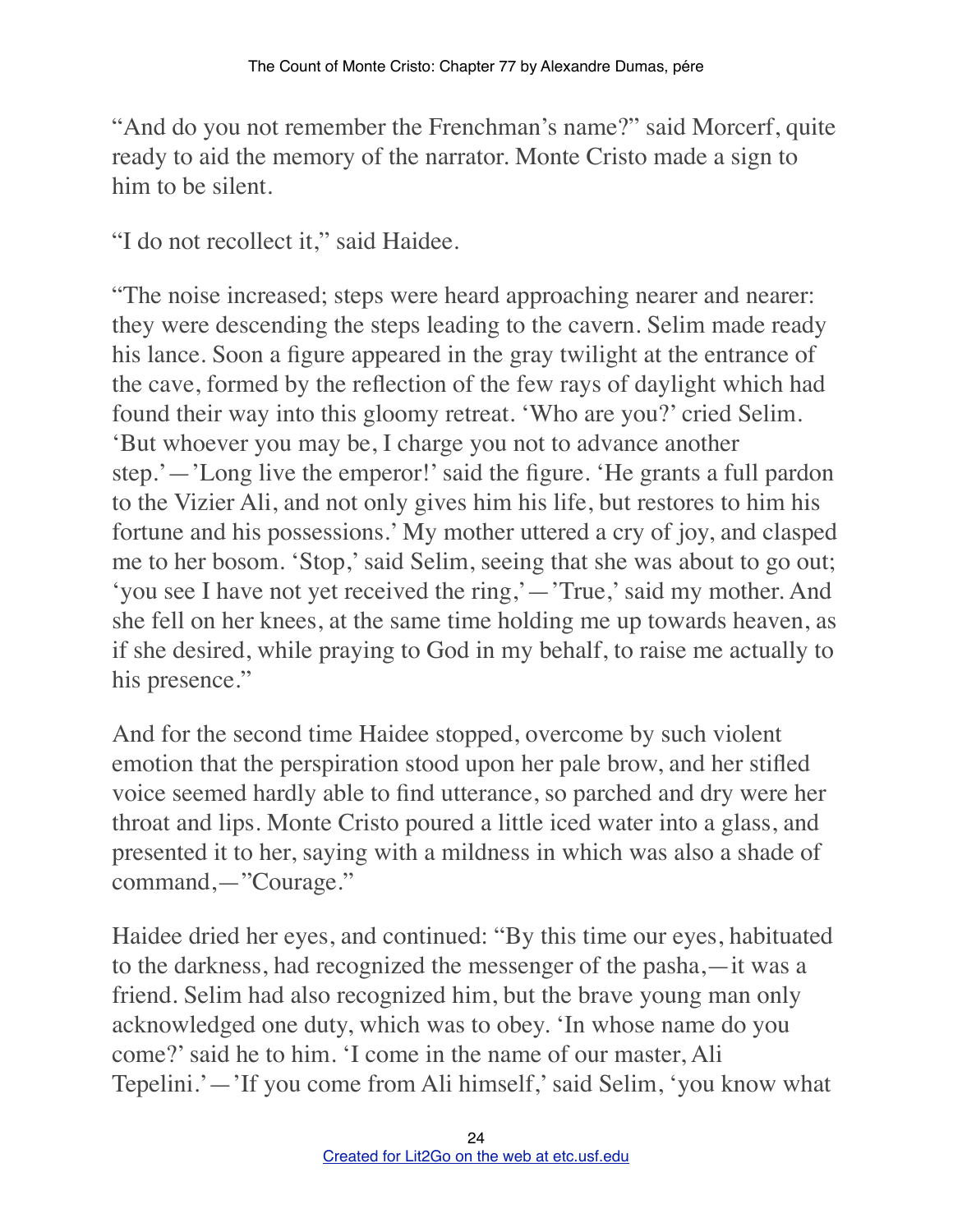you were charged to remit to me?'—'Yes,' said the messenger, 'and I bring you his ring.' At these words he raised his hand above his head, to show the token; but it was too far off, and there was not light enough to enable Selim, where he was standing, to distinguish and recognize the object presented to his view. 'I do not see what you have in your hand,' said Selim. 'Approach then,' said the messenger, 'or I will come nearer to you, if you prefer it.'—'I will agree to neither one nor the other,' replied the young soldier; 'place the object which I desire to see in the ray of light which shines there, and retire while I examine it.'—'Be it so,' said the envoy; and he retired, after having first deposited the token agreed on in the place pointed out to him by Selim.

"Oh, how our hearts palpitated; for it did, indeed, seem to be a ring which was placed there. But was it my father's ring? that was the question. Selim, still holding in his hand the lighted match, walked towards the opening in the cavern, and, aided by the faint light which streamed in through the mouth of the cave, picked up the token.

"'It is well,' said he, kissing it; 'it is my master's ring!' And throwing the match on the ground, he trampled on it and extinguished it. The messenger uttered a cry of joy and clapped his hands. At this signal four soldiers of the Serasker Koorshid suddenly appeared, and Selim fell, pierced by five blows. Each man had stabbed him separately, and, intoxicated by their crime, though still pale with fear, they sought all over the cavern to discover if there was any fear of fire, after which they amused themselves by rolling on the bags of gold. At this moment my mother seized me in her arms, and hurrying noiselessly along numerous turnings and windings known only to ourselves, she arrived at a private staircase of the kiosk, where was a scene of frightful tumult and confusion. The lower rooms were entirely filled with Koorshid's troops; that is to say, with our enemies. Just as my mother was on the point of pushing open a small door, we heard the voice of the pasha sounding in a loud and threatening tone. My mother applied her eye to the crack between the boards; I luckily found a small opening which afforded me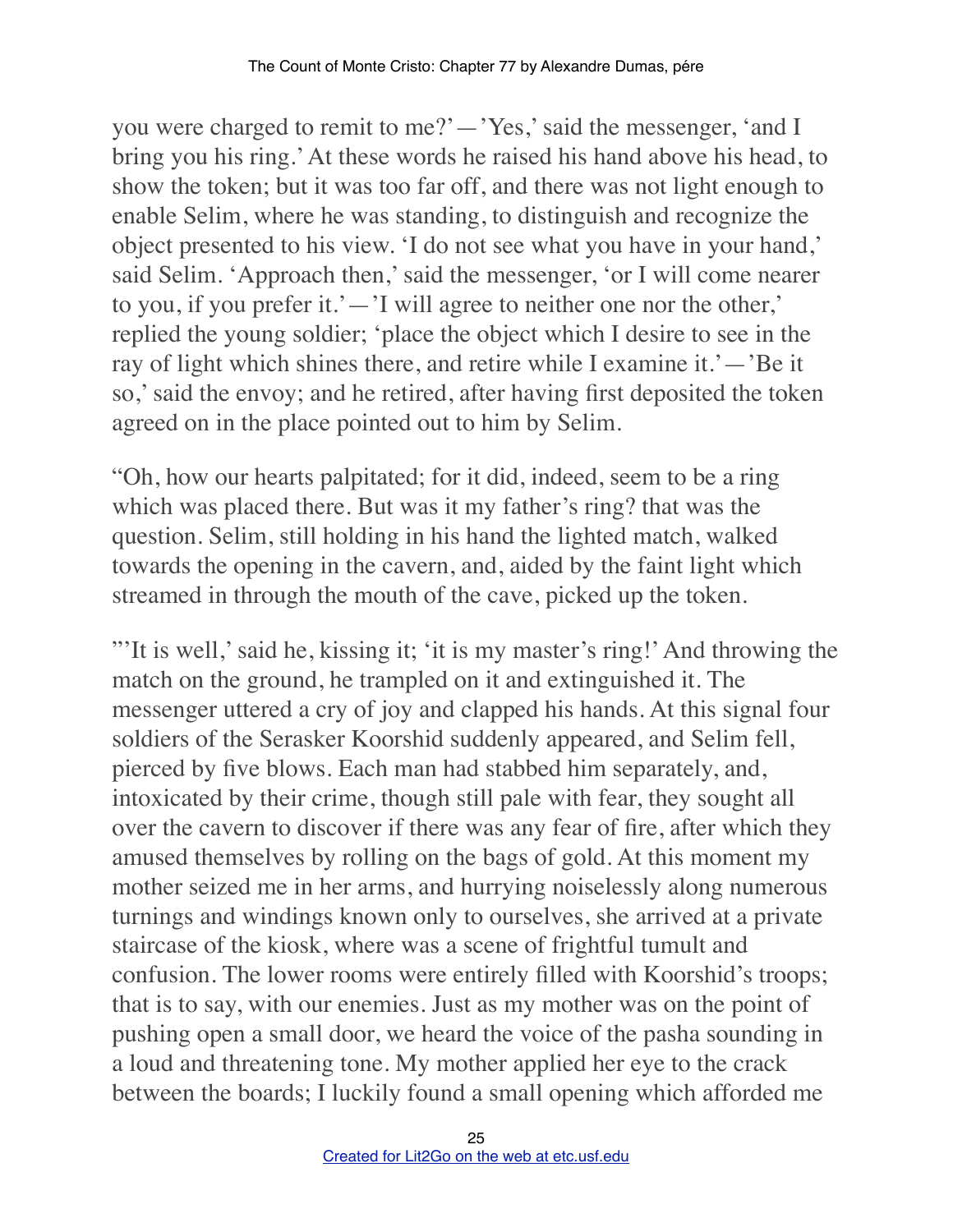a view of the apartment and what was passing within. 'What do you want?' said my father to some people who were holding a paper inscribed with characters of gold. 'What we want,' replied one, 'is to communicate to you the will of his highness. Do you see this firman?'—'I do,' said my father. 'Well, read it; he demands your head.'

"My father answered with a loud laugh, which was more frightful than even threats would have been, and he had not ceased when two reports of a pistol were heard; he had fired them himself, and had killed two men. The Palikares, who were prostrated at my father's feet, now sprang up and fired, and the room was filled with fire and smoke. At the same instant the firing began on the other side, and the balls penetrated the boards all round us. Oh, how noble did the grand vizier my father look at that moment, in the midst of the flying bullets, his scimitar in his hand, and his face blackened with the powder of his enemies! and how he terrified them, even then, and made them fly before him! 'Selim, Selim!' cried he, 'guardian of the fire, do your duty!'—'Selim is dead,' replied a voice which seemed to come from the depths of the earth, 'and you are lost, Ali!' At the same moment an explosion was heard, and the flooring of the room in which my father was sitting was suddenly torn up and shivered to atoms—the troops were firing from underneath. Three or four Palikares fell with their bodies literally ploughed with wounds.

"My father howled aloud, plunged his fingers into the holes which the balls had made, and tore up one of the planks entire. But immediately through this opening twenty more shots were fired, and the flame, rushing up like fire from the crater of a volcano, soon reached the tapestry, which it quickly devoured. In the midst of all this frightful tumult and these terrific cries, two reports, fearfully distinct, followed by two shrieks more heartrending than all, froze me with terror. These two shots had mortally wounded my father, and it was he who had given utterance to these frightful cries. However, he remained standing, clinging to a window. My mother tried to force the door, that she might go and die with him, but it was fastened on the inside. All around him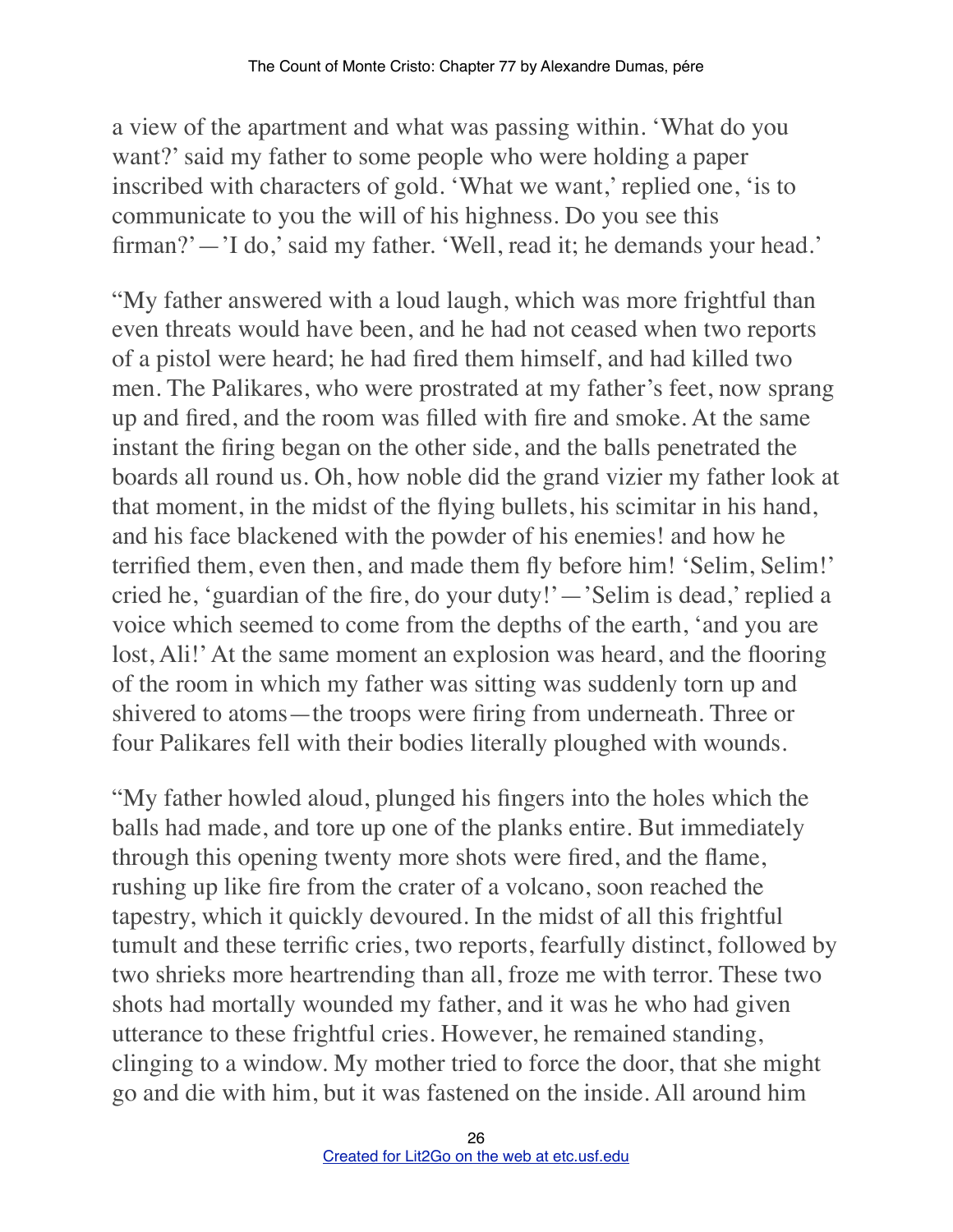were lying the Palikares, writhing in convulsive agonies, while two or three who were only slightly wounded were trying to escape by springing from the windows. At this crisis the whole flooring suddenly gave way, my father fell on one knee, and at the same moment twenty hands were thrust forth, armed with sabres, pistols, and poniards twenty blows were instantaneously directed against one man, and my father disappeared in a whirlwind of fire and smoke kindled by these demons, and which seemed like hell itself opening beneath his feet. I felt myself fall to the ground, my mother had fainted."

Haidee's arms fell by her side, and she uttered a deep groan, at the same time looking towards the count as if to ask if he were satisfied with her obedience to his commands. Monte Cristo arose and approached her, took her hand, and said to her in Romaic, "Calm yourself, my dear child, and take courage in remembering that there is a God who will punish traitors."

"It is a frightful story, count," said Albert, terrified at the paleness of Haidee's countenance, "and I reproach myself now for having been so cruel and thoughtless in my request."

"Oh, it is nothing," said Monte Cristo. Then, patting the young girl on the head, he continued, "Haidee is very courageous, and she sometimes even finds consolation in the recital of her misfortunes."

"Because, my lord," said Haidee eagerly, "my miseries recall to me the remembrance of your goodness."

Albert looked at her with curiosity, for she had not yet related what he most desired to know,—how she had become the slave of the count. Haidee saw at a glance the same expression pervading the countenances of her two auditors; she exclaimed, 'When my mother recovered her senses we were before the serasker. 'Kill,' said she, 'but spare the honor